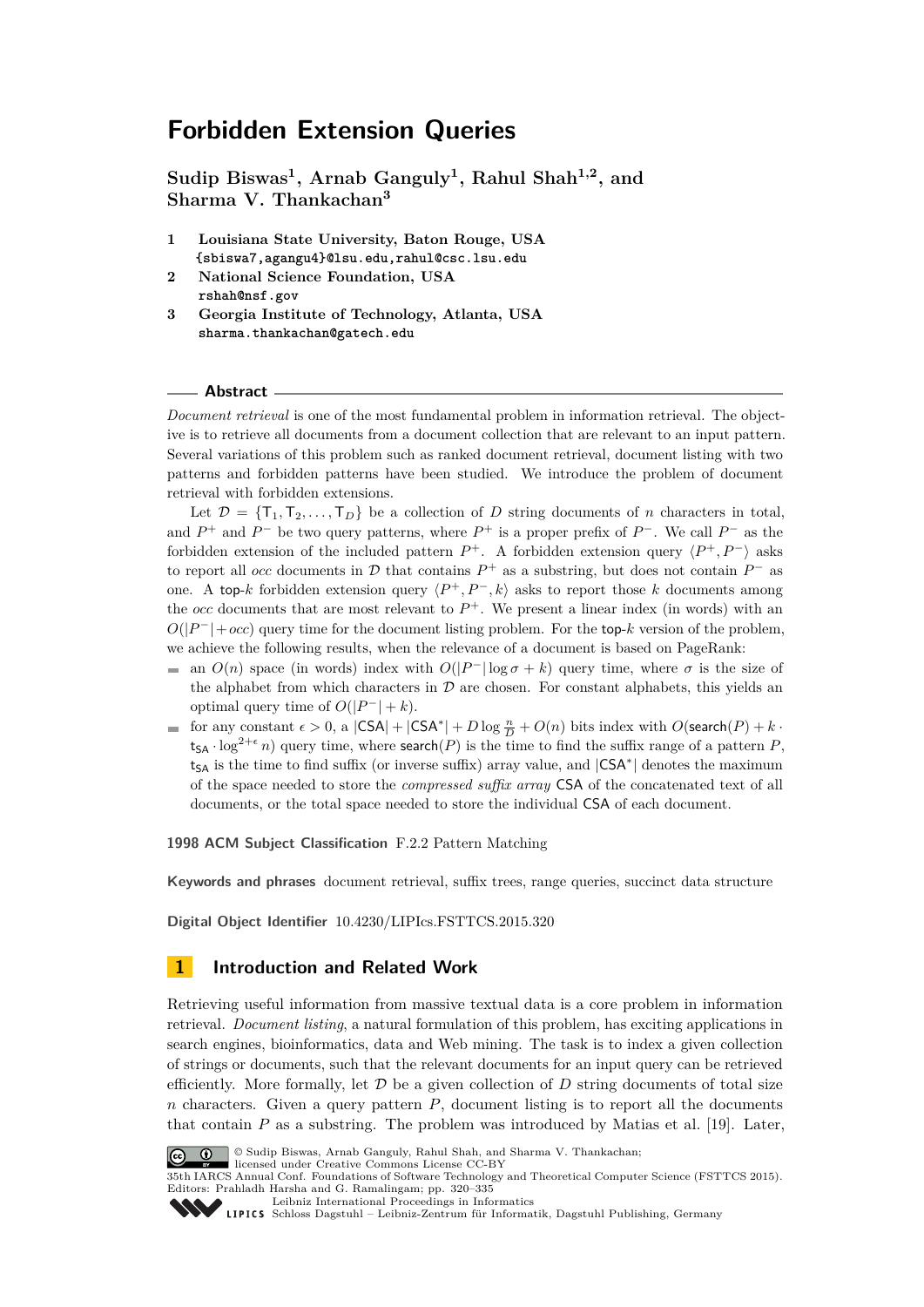Muthukrishnan [\[22\]](#page-14-1) proposed a linear space index with optimal query time of  $O(|P| + occ)$ , where *occ* is the number of documents reported. Following this, several variations were introduced. Hon et al. [\[13\]](#page-13-0) proposed the top-*k* variation i.e., retrieve the *k* documents that are most relevant to *P* for some integer *k* provided at query time They presented a linear index with  $O(|P|+k \log k)$  time. Later this was improved to optimal  $O(|P|+k)$  time [\[14,](#page-13-1) [23\]](#page-14-2). Compressed indexes have also been proposed for this variation [\[14,](#page-13-1) [17,](#page-14-3) [21,](#page-14-4) [25\]](#page-14-5).

Most of the earlier document retrieval problems focus on the case where the query consists of a single pattern *P*. Often the queries are not so simplistic. Muthukrishnan [\[22\]](#page-14-1) also considered the case of two patterns, say *P* and *Q*, and showed that by maintaining an  $O(n^{3/2} \log^{O(1)} n)$  space index, documents containing both *P* and *Q* can be reported in  $O(|P| + |Q| + \sqrt{n} + occ)$  time. Cohen and Porat [\[4\]](#page-13-2) presented an  $O(n \log n)$  space (in words) index with query time  $O(|P|+|Q|+\sqrt{n\cdot occ}\log^{5/2} n)$ , which was improved by Hon et al. [\[15\]](#page-13-3) to an  $O(n)$  space index with query time  $O(|P| + |Q| + \sqrt{n \cdot occ} \log^{3/2} n)$ . Also see [\[14,](#page-13-1) [13\]](#page-13-0) for a succinct solution and [\[18\]](#page-14-6) for a recent result on the hardness of this problem.

Fischer et al. [\[5\]](#page-13-4) introduced the *document listing with forbidden pattern problem* which consists of two patterns *P* and *Q*, and all documents containing *P* but not *Q* are to be reported. They presented an  $O(n^{3/2})$  bit solution with query time  $O(|P| + |Q| + \sqrt{n} + occ)$ . Hon et al. [\[16\]](#page-14-7) presented an  $O(n)$  word index with query time  $O(|P|+|Q|+\sqrt{n\cdot occ}\log^{5/2} n)$ . Later, Biswas et al. [\[1\]](#page-13-5) offered linear space (in words) and  $O(|P| + |Q| + \sqrt{nk})$  query time solution for the more general top- $k$  version of the problem, which yields a linear space and  $\hat{\mathcal{O}}(E|_{k+1}, \hat{\mathcal{O}})$  $O(|P| + |Q| + \sqrt{n \cdot occ})$  solution to the listing problem. They also showed that this is optimal via a reduction from the *set intersection/difference* problem.

In this paper, we introduce the *document listing with forbidden extension problem*, which is a stricter version of the forbidden pattern problem, and asks to report all documents containing an included pattern  $P^+$ , but not its forbidden extension  $P^-$ , where  $P^+$  is a proper prefix of  $P^-$ . As shown by Biswas et al. [\[1\]](#page-13-5), the forbidden pattern problem of Fischer et al. [\[5\]](#page-13-4) suffers from the drawback that linear space (in words) solutions are unlikely to yield a solution better than  $O(\sqrt{n/occ})$  per document reporting time. Thus, it is of theoretical interest to see whether this hardness can be alleviated by putting further restrictions on the forbidden pattern. We show that indeed in case when the forbidden pattern is an extension of the included pattern, by maintaining a linear space index, the document listing problem can be answered in optimal  $O(|P^-| + occ)$  time. For further theoretical interest, we study the following more general top-*k* variant.

<span id="page-1-0"></span>**Problem 1** (top-*k* Document Listing with Forbidden Extension). Let  $\mathcal{D} = T_1, T_2, \ldots, T_D$ *be D weighted strings (called documents) of n characters in total, where each character is chosen from an alphabet of size*  $\sigma$ . Our task is to index  $D$  such that when a pattern  $P^+$ , its  $extension P^-$ , and an integer  $k$  *come as a query*, among all documents containing  $P^+$ , but *not P* <sup>−</sup>*, we can report the k most weighted ones.*

**Results.** Our contributions to Problem [1](#page-1-0) are summarized in the following theorems.

<span id="page-1-1"></span>▶ **Theorem 1.** *The* top-*k forbidden extension queries can be answered by maintaining an*  $O(n)$ -words index in  $O(|P^-| \log \sigma + k)$  time.

<span id="page-1-2"></span>▶ **Theorem 2.** Let CSA be a compressed suffix array on D of size CSA| bits using which *we can find the suffix range of a pattern*  $P$  *in* search( $P$ ) *time, and suffix* (*or inverse suffix*) *array value in* t<sub>SA</sub> *time. Also, denote by*  $|CSA^*|$  *the maximum of the space needed to store the* compressed suffix array CSA *of the concatenated text of all documents, or the total space needed to store the individual* CSA *of each document. By maintaining* CSA *and additional*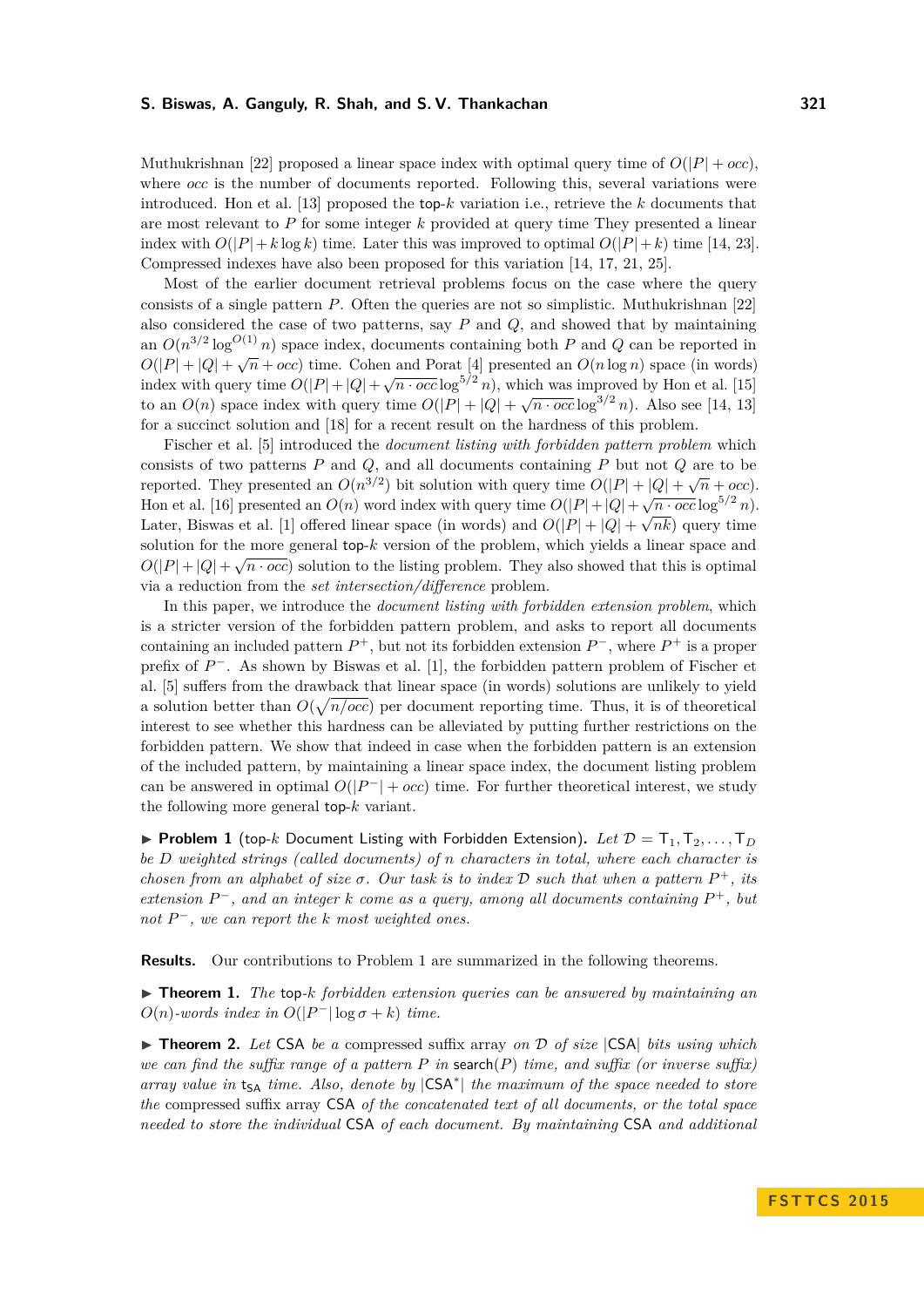$|CSA^*| + D \log \frac{n}{D} + O(n)$  *bits structure, we can answer* top-*k forbidden extension queries in*  $O(\mathsf{search}(P^-) + k \cdot \mathsf{t}_{\mathsf{SA}} \cdot \log^{2+\epsilon} n) \ \textit{time}$ 

The rest of the paper is organized as follows. In Section [2,](#page-2-0) we briefly discuss standard data-structures, and terminologies. In Section [3,](#page-2-1) we present a linear index and arrive at Theorem [1.](#page-1-1) In Section [4,](#page-9-0) we present a succinct space index and arrive at Theorem [2.](#page-1-2) Finally, we conclude the paper in Section [5.](#page-12-0)

## <span id="page-2-0"></span>**2 Preliminaries**

We refer the reader to [\[11\]](#page-13-6) for standard definitions and terminologies. We assume the Word-RAM model of computation, where the word size is  $\omega = \Theta(\log n)$ . Throughout this paper,  $\mathcal{D} = \{\mathsf{T}_1, \mathsf{T}_2, \ldots, \mathsf{T}_D\}$  is a collection of *D* documents of total size *n* characters, where each character is chosen from an alphabet of size  $\sigma$ . Each document in  $\mathcal D$  has a special terminating character that does not appear anywhere in the document. Furthermore, we assume that the PageRank of a document  $\mathsf{T}_d$  is *d*, and  $\mathsf{T}_d$  is more relevant than  $\mathsf{T}_{d'}$  iff  $d < d'$ .

The *generalized suffix tree* GST is a compacted trie that stores all (non-empty) suffixes of every string in D. The GST consists of *n* leaves and at most  $n-1$  internal nodes. We use  $\ell_i$ to denote the *i*th leftmost leaf of GST i.e., the leaf corresponding to the *i*th lexicographically smallest suffix of the concatenated text  $\mathsf T$  of every document. Further,  $\text{doc}(i)$  denotes the index of the document to which the suffix corresponding to  $\ell_i$  belongs. Let  $GST(u)$  be the sub-tree of GST rooted at *u*, and leaf(*u*) be the set of leaves in  $GST(u)$ . We use leaf(*u, v*) to denote the leaves in GST(*u*) but not in GST(*v*). The number of nodes (resp. concatenation of edge labels) on the path from root to a node *u* is denoted by  $\text{depth}(u)$  (resp.  $\text{path}(u)$ ). The *locus* of  $P$ , denoted by  $\text{locus}(P)$ , is the highest node  $u$  such that  $\text{path}(u)$  is prefixed by  $P$ . Then, the *suffix range* of  $P$  is  $[L_u, R_u]$ , where  $L_u$  and  $R_u$  are the leftmost and the rightmost leaves in  $\mathsf{GST}(u)$ . By maintaining  $\mathsf{GST}$  of  $\mathcal D$  in  $O(n)$  words of space, the locus of any pattern *P* can be computed in  $O(|P|)$  time, where |*P*| is the length of *P*. In general, suffix trees arrays require  $O(n)$  words for storage. *Compressed Suffix Array* reduces this space close to the size of the text with a slowdown in query time.

Let *u* and *v* be any two nodes in GST. Then  $\text{list}_k(u, v)$  is the set of *k* most relevant document identifiers in  $list(u, v) = \{doc(i) | \ell_i \in leaf(u)\} \setminus \{doc(i) | \ell_i \in leaf(v)\}.$  Any superset of  $list_k(u, v)$  is called a *k*-*candidate set* and is denoted by  $\text{cand}_k(u, v)$ . Given cand<sub>*k*</sub>(*u, v*), we can find list<sub>*k*</sub>(*u, v*) in time  $O(|\text{cand}_k(u, v)|)$  using order statistics [\[1\]](#page-13-5).

Moving forward, we use CSA to denote a compressed suffix array for  $D$  that occupies  $|CSA|$ bits. Using CSA, we can find the suffix range of *P* in search(*P*) time, and can compute a suffix array value (i.e., the text position of the suffix corresponding to a leaf) or inverse suffix array value (i.e., the lexicographic rank of a suffix) in  $t_{SA}$  time. Also,  $p^+$  and  $p^-$  (resp.  $[sp^+, ep^+]$ and  $[sp^-, ep^-]$  denotes the loci (resp. suffix ranges) of  $P^+$  and  $P^-$  respectively. Since  $P^$ is an extension of  $P^+$ ,  $p^-$  ∈ GST( $p^+$ ), leaf( $p^-$ ) ⊆ leaf( $p^+$ ), and  $sp^+$  ≤  $sp^-$  ≤  $ep^+$  ≤  $ep^+$ .

## <span id="page-2-1"></span>**3 Linear Space Index**

In this section, we present our linear space index. We use some well-known range reporting data-structures [\[2,](#page-13-7) [24,](#page-14-8) [26\]](#page-14-9) and the chaining framework of Muthukrishnan [\[14,](#page-13-1) [22\]](#page-14-1), which has been extensively used in problems related to document listing.Using these data structures, we first present a solution to the document listing problem. Then, we present a simple linear index for the top-*k* version of the problem, with a  $O(|P^-| \log n + k \log n)$  query time. Using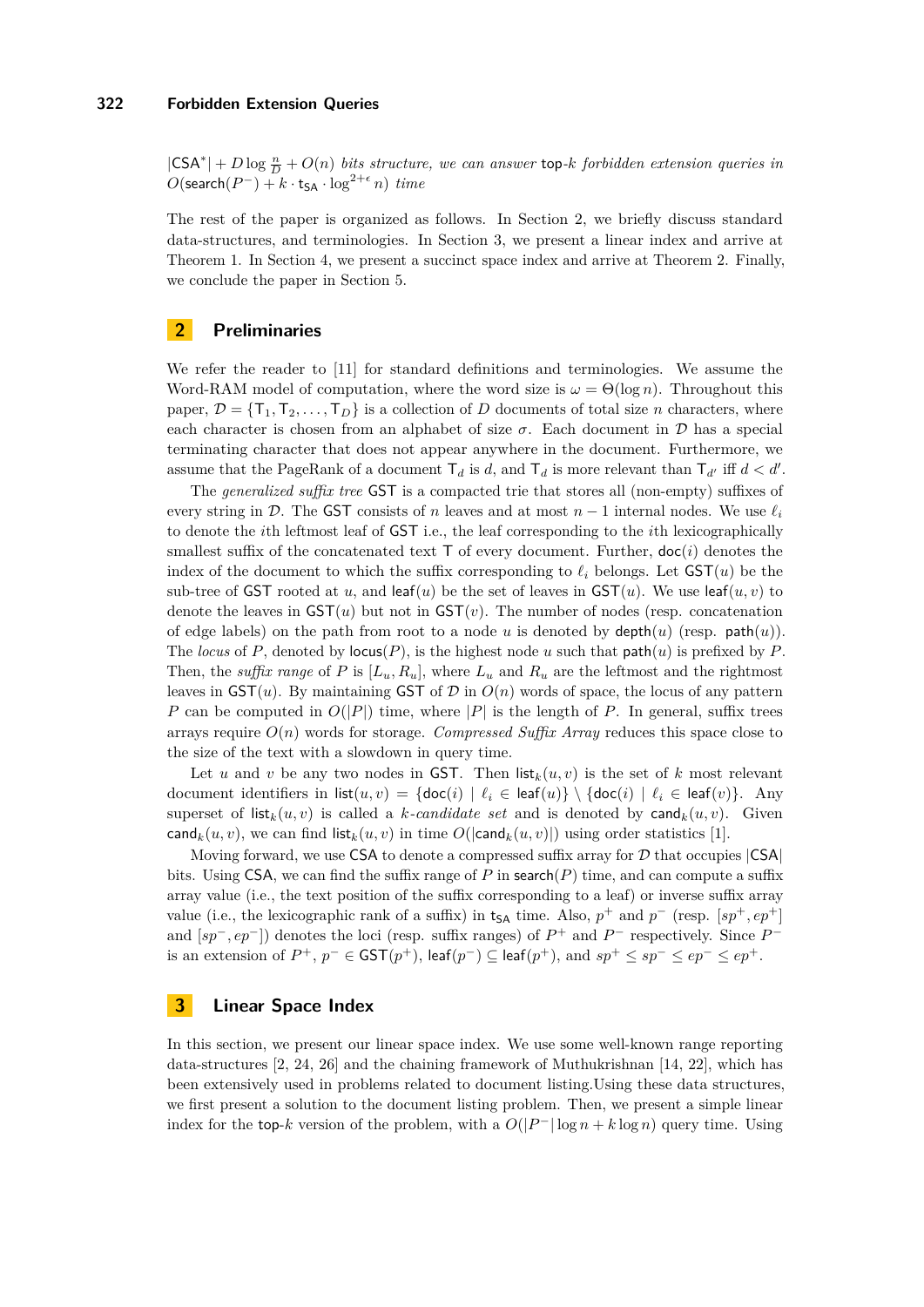<span id="page-3-0"></span>

**Figure 1** Chaining framework. Although leaf $(p^+)$  has documents  $d_1$ ,  $d_2$ ,  $d_3$ ,  $d_4$ , and  $d_5$ , only  $d_2$ and  $d_3$  qualify as output, since  $d_1$ ,  $d_4$ , and  $d_5$  are present in leaf( $p^-$ ).

more complicated techniques, based on the heavy path decomposition of a tree, we improve this to arrive at Theorem [1.](#page-1-1)

### **Orthogonal Range Reporting Data Structure.**

<span id="page-3-2"></span> $\blacktriangleright$  **Fact 1** ([\[24\]](#page-14-8)). A set of *n* weighted points on an  $n \times n$  grid can be indexed in  $O(n)$  words *of space, such that for any*  $k \geq 1$ ,  $h \leq n$  *and*  $1 \leq a \leq b \leq n$ , we can report *k* most weighted *points in the range*  $[a, b] \times [0, h]$  *in decreasing order of their weights in*  $O(h + k)$  *time.* 

<span id="page-3-3"></span> $\blacktriangleright$  **Fact 2** ([\[26\]](#page-14-9)). A set of *n* 3*-dimensional points*  $(x, y, z)$  *can be stored in an*  $O(n)$ *-word data structure, such that we can answer a three-dimensional dominance query in*  $O(\log n + output)$ *time, with outputs reported in the sorted order of z-coordinate.*

<span id="page-3-1"></span> $\blacktriangleright$  **Fact 3** ([\[2\]](#page-13-7)). Let A be an array of length n. By maintaining an  $O(n)$ -words index, given *two integers i, j, where*  $j \geq i$ *, and a positive integer k, in*  $O(k)$  *time, we can find the k largest (or, smallest) elements in the subarray A*[*i..j*] *in sorted order.*

**Chaining Framework.** For every leaf  $\ell_i$  in GST, we define next(*i*) as the minimum index  $j > i$ , such that  $\text{doc}(j) = \text{doc}(i)$ . We denote *i* as the source of the chain and  $\text{next}(i)$  as the destination of the chain. We denote by  $(-\infty, i)$  (resp.  $(i, \infty)$ ) the chain that ends (resp. starts) at the first (resp. last) occurrence  $\ell_i$  of a document. Figure [1\(](#page-3-0)a) illustrates chaining.

The integral part of our solution involves categorizing the chains into the following 3 types, and then build separate data structure for each type.

**Type A:**  $i < sp^+$  and  $ep^- <$  next $(i) \le ep^+$ 

**Type B:**  $sp^+ ≤ i < sp^-$  and  $next(i) > ep^+$ 

**Type C:**  $sp^{+} \leq i < sp^{-}$  and  $ep^{-} <$  next(*i*) ≤  $ep^{+}$ 

Figure [1\(](#page-3-0)b) illustrates different types of chains. It is easy to see that any output of forbidden extension query falls in one of these 3 types. Also observe that the number of chains is *n*. For a type A chain  $(i, \text{next}(i))$ , we refer to the leaves  $\ell_i$  and  $\ell_{\text{next}(i)}$  as type A leaves; similar remarks hold for type B and type C chains. Also, LCA of a chain  $(i, j)$  refers to the LCA of the leaves  $\ell_i$  and  $\ell_j$ . Furthermore, with slight abuse of notation, for any two nodes  $u, v \in$  **GST**, we denote by **depth** $(u, v)$ , the depth of the LCA of the nodes *u* and *v*.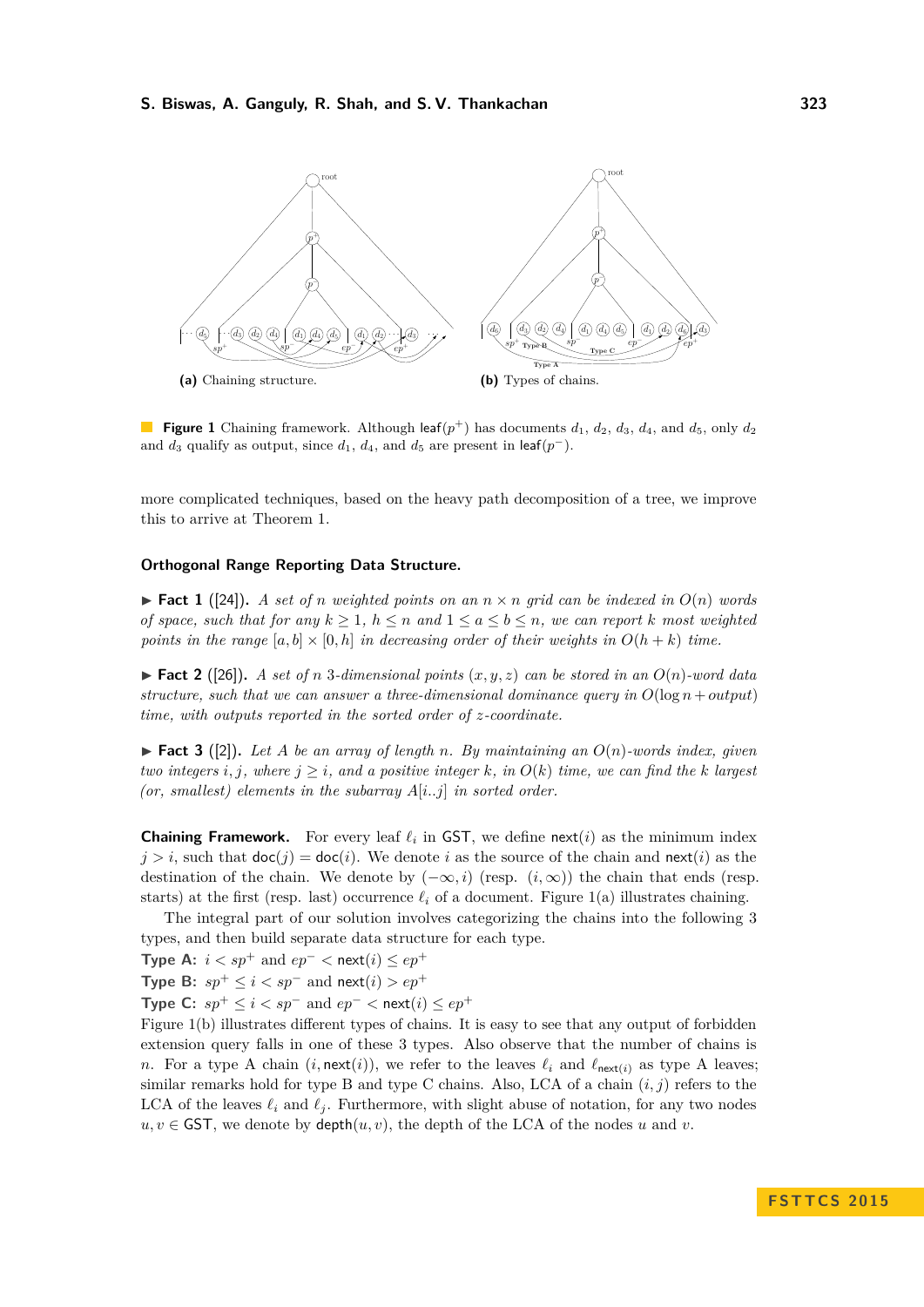**Document Listing Index.** Linear space index for the forbidden extension document listing problem is achieved by using Fact [3.](#page-3-1) We store two arrays as defined below.

 $A_{src}$ :  $A_{src}[i]$ =next(*i*), for each chain (*i*, next(*i*))

 $A_{dest}$ :  $A_{dest}$ [next(*i*)]=*i*, for each chain (*i*, next(*i*))

Querying in  $A_{src}$  within the range  $[sp^+, sp^- - 1]$  will give us the chains in descending order of their destination, we stop at *ep*<sup>−</sup> to obtain all the Type B and Type C chains. We query in  $A_{dest}$  within the range  $[ep^- + 1, ep^+]$  to obtain the chains in ascending order of their source and stop at  $sp^+$  to obtain all the type A chains. Time, in addition to that required for finding the suffix ranges, can be bounded by  $O(|P^-| + occ)$ .

## <span id="page-4-0"></span>**3.1** A Simple  $O(|P^-| \log n + k \log n)$  time Index

We start with a simple indexing scheme for answering top-*k* forbidden extension query. In this section, we design data structures by processing different types of chains separately and mapping them into range reporting problem.

**Processing Type A and Type B Chains.** For type A chains, we construct range reporting data structure, as described in Fact [1,](#page-3-2) with each chain  $(i, j)$ ,  $j = \text{next}(i)$ , mapped to a weighted two dimensional point  $(j, \text{depth}(i, j))$  with weight  $\text{doc}(i)$ . Likewise, for type B chains, we map chain  $(i, j)$  to the point  $(i, \text{depth}(i, j))$  with weight  $\text{doc}(i)$ . Recall that *d* is the PageRank of the document  $T_d$ . For Type A chains, we issue a range reporting query for [*ep*<sup>−</sup> + 1*, ep*<sup>+</sup>] × [0*,* depth(*p* <sup>+</sup>)]. For Type B chains, we issue a range reporting query for  $[sp^+, sp^- - 1] \times [0, depth(p^+)]$ . In either case, we can obtain the top-k leaves in sorted order of their weights in  $O(|P^-| + k)$  time, which gives us the following lemma.

<span id="page-4-1"></span> $\triangleright$  **Lemma 3.** There exists an  $O(n)$  words data structure, such that for a top-*k* forbidden *extension query, we can report the* top-*k Type A and Type B leaves in time*  $O(|P^-| + k)$ *.* 

**Processing Type C Chains.** We maintain the 3-dimensional dominance structure of Fact [2](#page-3-3) at each node of GST. For a chain  $(i, j)$ ,  $j = \text{next}(i)$ , we store the point  $(i, j, \text{doc}(i))$  in the dominance structure maintained in the node  $\text{lca}(i, j)$ . For query answering, we traverse the path from  $p^+$  to  $p^-$ , and query the dominance structure of each node on this path with *x*-range  $[-\infty, sp^- - 1]$  and *y*-range  $[ep^- + 1, \infty]$ . Any chain falling completely outside of  $\mathsf{GST}(p^+)$  will not be captured by the query, since their LCA lies above  $p^+$ . There can be at most  $\text{depth}(p^-) - \text{depth}(p^+) + 1 \leq |P^-| = \Theta(n)$  sorted lists containing *k* elements each. The  $\log n$  factor in the query of Fact [2](#page-3-3) is due to locating the first element to be extracted; each of the remaining  $(k-1)$  elements can be extracted in constant time per element. Therefore, time required for dominance queries (without extracting the elements) is bounded by  $O(|P^-| \log n)$ . Using a max-heap of size  $O(n)$ , we obtain the top-*k* points from all the lists as follows: insert the top element from each list into the heap, and extract the maximum element from the heap. Then, the next element from the list corresponding to the extracted element is inserted into the heap. Clearly, after extracting *k* elements, the desired top-*k* identifiers are obtained. Time required is  $O(k \log n)$ , which gives the following lemma.

 $\triangleright$  **Lemma 4.** *There exists a*  $O(n)$  *words space data-structure for answering* top-*k documents with forbidden extension queries in*  $O(|P^{-}|\log n + k \log n)$  *time.* 

## **3.2**  $O(|P^-| \log \sigma + k)$  **Index**

In this section, we prove Theorem [1.](#page-1-1) Note that type A and type B chains can be processed in  $O(|P^-| + k)$  time by maintaining separate range reporting data structures (refer to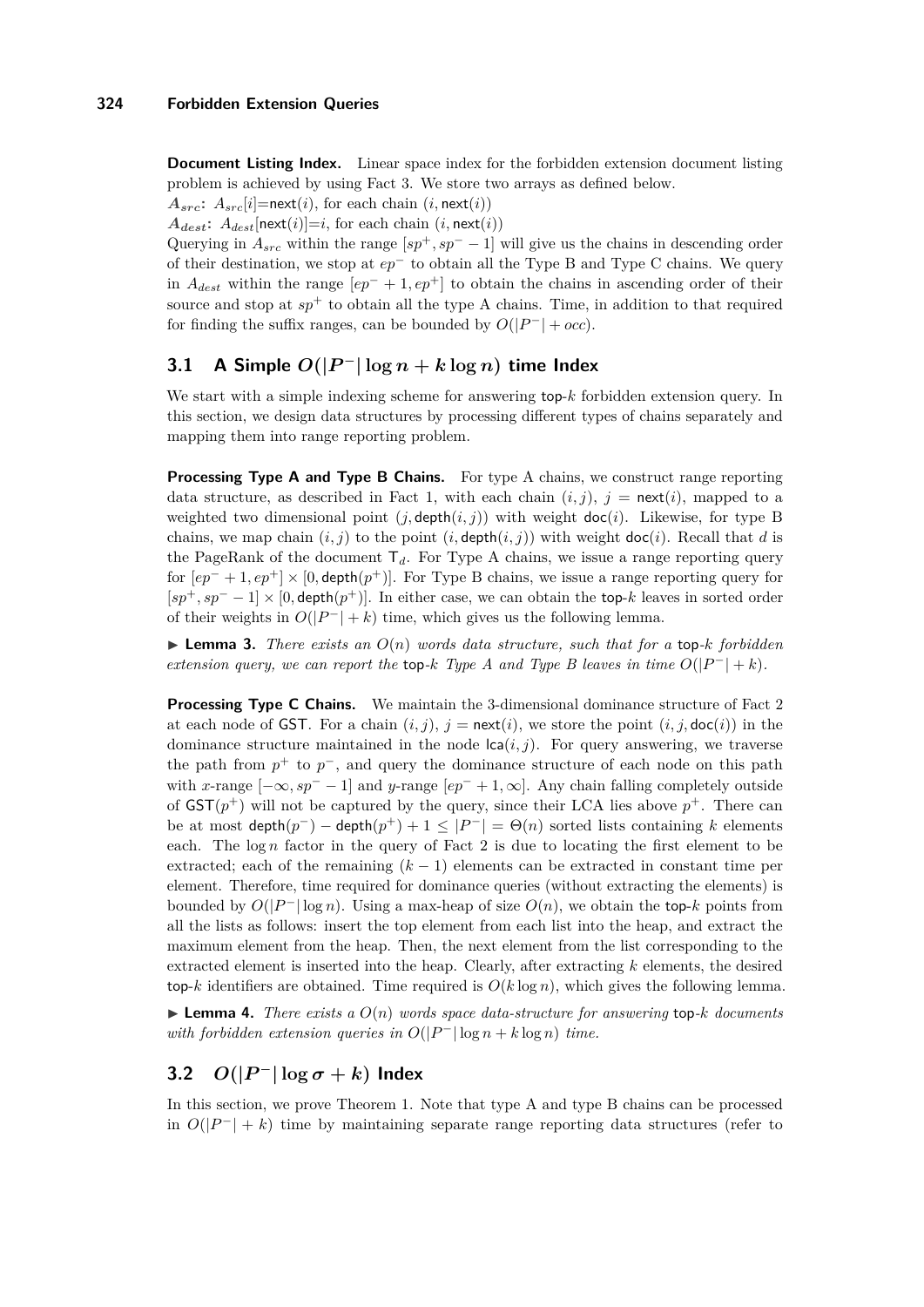Section [3.1\)](#page-4-0). Therefore, in what follows, the emphasis is to obtain type C outputs. Recall that for processing type C chains in Section [3.1,](#page-4-0) we traversed the path from  $p^+$  to  $p^-$ , and query the individual data structure at each node. Our idea for more efficient solution is to group together the data structures of the nodes falling on the same heavy path.

**Heavy Path Decomposition.** We revisit the heavy path decomposition of a tree *T*, proposed by Harel et al. [\[12\]](#page-13-8). For any internal node *u*, the heaviest child of *u* is the one having the maximum number of leaves in its subtree (ties broken arbitrarily). The first heavy path of *T* is the path starting at *T*'s root, and traversing through every heavy node to a leaf. Each off-path subtree of the first heavy path is further decomposed recursively. Thus, a tree with *m* leaves has *m* heavy paths. With slight abuse of notation, let  $\text{leaf}(hp_i)$  be the leaf where heavy path *hp<sup>i</sup>* ends. Let *v* be a node on a heavy path and *u* be a child of *v* not on that heavy path. We say that the subtree rooted at *u hangs from node v*.

<span id="page-5-0"></span> $\triangleright$  **Property 1.** For a tree having m nodes, the path from the root to any node v traverses at *most* log *m heavy paths.*

**Heavy Path Tree.** We construct the heavy path tree  $T_H$ , in which each node corresponds to a distinct heavy path in GST. The tree  $T_H$  has  $n$  nodes as there are so many heavy paths in GST. For a heavy path  $hp_i$  of GST, the corresponding node in  $T_H$  is denoted by *h*<sub>*i*</sub>. All the heavy paths hanging from *hp*<sub>*i*</sub> in GST are the children of *h*<sub>*i*</sub> in  $T$ <sup>*H*</sup>. Let the first heavy path in the heavy path decomposition of **GST** be  $hp_r$ , and  $T_1, T_2, \ldots$ , be the subtrees hanging from  $hp_r$ . The heavy path tree  $T_H$  is recursively defined as the tree whose root is  $h_r$ , representing  $hp_r$ , having children  $h_1, h_2, \ldots$  with subtrees in  $T_H$  resulting from the heavy path decomposition of  $T_1, T_2, \ldots$  respectively. Figure [2](#page-6-0) illustrates heavy path decomposition of GST and the heavy path tree  $T_H$ . Based on the position of a hanging heavy path w.r.t. *h*<sup>*p*</sup><sub>*i*</sub> in GST, we divide the children of *h*<sub>*i*</sub> into two groups: left children  $h_i^l$  and right children  $h_i^r$ . A child heavy path  $h_j$  of  $h_i$  belongs to  $h_i^l$  (resp.  $h_i^r$ ) if leaf( $hp_j$ ) falls on the left (resp. right) of leaf(*hp*<sub>*i*</sub>) in GST. The nodes in  $h_i^l$  and  $h_i^r$  are stored contiguously in  $T_H$ . We traverse the left attached heavy paths of *hp<sup>i</sup>* in GST in top-to-bottom order, include them as the nodes of  $h_i^l$ , and place them in left-to-right order as children of  $h_i$  in  $T_H$ . The  $h_i^r$  nodes are obtained by traversing the right attached heavy paths of  $hp_i$  in  $\text{GST}$  in bottom-to-top order, and place them after the  $h_i^l$  nodes in  $T_H$  in left-to-right order.

**Transformed Heavy Path Tree.** We transform the heavy path tree  $T_H$  into a binary search tree  $T_H^t$ . For each node  $h_i$  in  $T_H$ , we construct a left (resp. right) binary tree  $BT_{h_i^l}$  (resp.  $BT_{h_i^r}$ ) for the left children  $h_i^l$  (resp. right children  $h_i^r$ ). Leaves of  $BT_{h_i^l}$  (resp.  $BT_{h_i^r}$ ) are the nodes of  $h_i^l$  (resp.  $h_i^r$ ) preserving the ordering in  $T_H$ . The binary tree  $BT_{h_i^l}$  (resp.  $BT_{h_i^r}$ ) has a path, named left spine (resp. right spine), denoted by  $LS_{h_i}$  (resp.  $RS_{h_i}$ ) containing  $\lfloor \log |h_i^l| \rfloor$ (resp.  $\lfloor \log |h_i^r| \rfloor$ ) nodes, denoted by  $dl_1, dl_2, \ldots$  (resp.  $dr_1, dr_2, \ldots$ ) in the top-to-bottom order. The right child of  $dl_i$  is  $dl_{i+1}$ . Left subtree of  $dl_i$  is a height balanced binary search tree containing  $h_{2^{i-1}}, \ldots, h_{\lfloor 2^i-1\rfloor}$  as the leaves and dummy nodes for binarization. Right spine is constructed in similar way, however left child of  $dr_i$  is  $dr_{i+1}$  and left subtree contains the leaves of  $h_i^r$  in a height balanced binary tree. Clearly, the length of  $LS_{h_i}$  (resp.  $RS_{h_i}$ ) is bounded by  $\lfloor \log |h_i^l| \rfloor$  (resp.  $\lfloor \log |h_i^r| \rfloor$ ). Subtrees hanging from the nodes of  $h_i^l$  and  $h_i^r$  are decomposed recursively. See Figure  $2(c)$  for illustration. We have the following important property of  $T_H^t$ .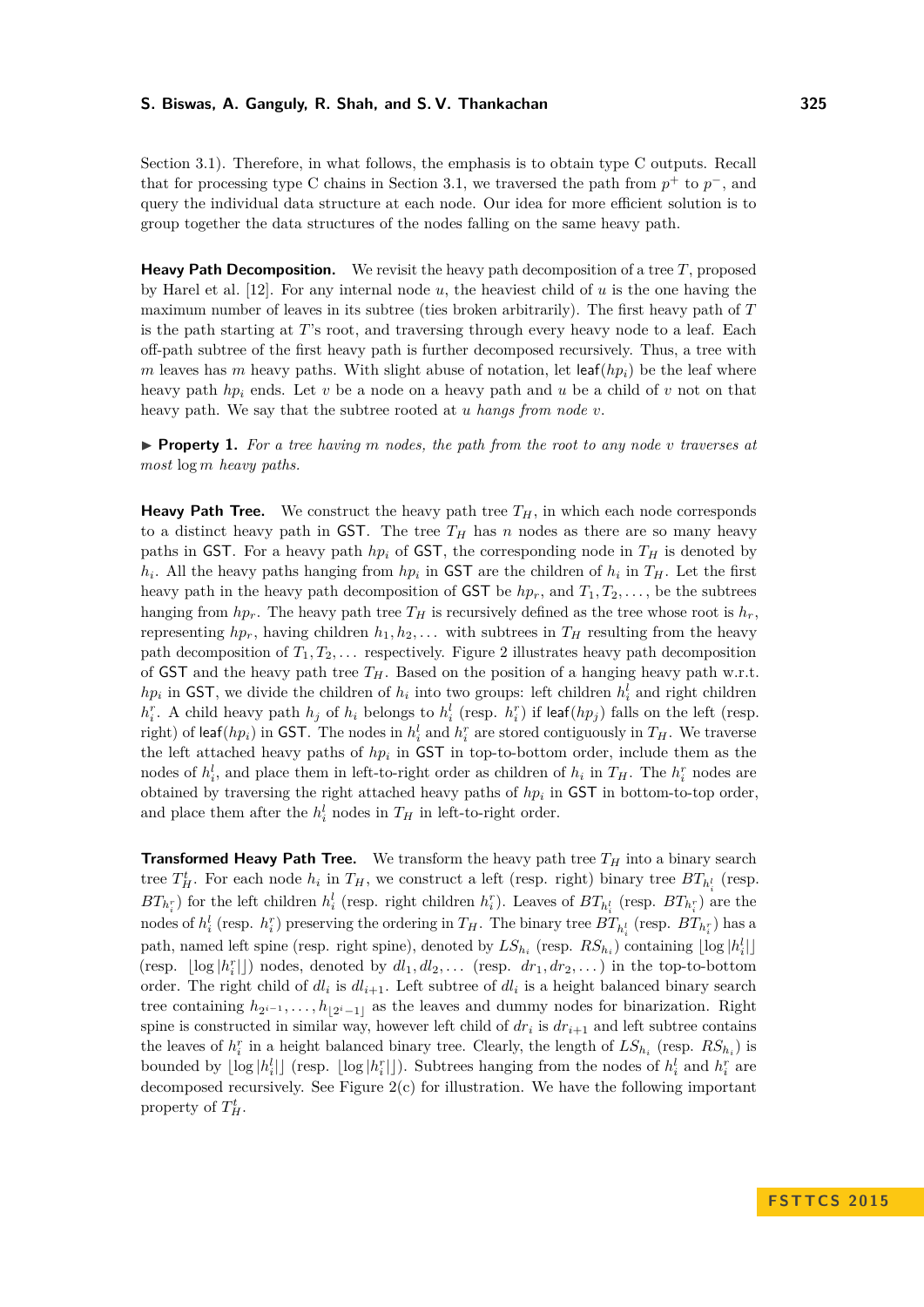<span id="page-6-0"></span>

**Figure 2** Heavy path decomposition, heavy path tree, and transformed heavy path tree.

<span id="page-6-1"></span> $\blacktriangleright$  **Lemma 5.** Let *u be an ancestor node of <i>v in* GST. The path length from *u* to *v is*  $d_{uv}$ . *The node u (resp. v)* falls on the heavy path  $hp_1$  *(resp.*  $hp_t$ *)* and let  $h_1$  *(resp.*  $h_t$ *)* be the corresponding node in  $T_H^t$ . Then, the  $h_1$  to  $h_t$  path in  $T_H^t$  has  $O(\min(d_{uv} \log \sigma, \log^2 n))$  nodes, *where*  $\sigma$  *is the size of the alphabet from which characters in the documents are chosen.* 

**Proof.** We first recall from Property [1](#page-5-0) that the height of  $T_H$  is  $O(\log n)$ . Since each node in  $T_H$  can have at most *n* children, each level of  $T_H$  can contribute to  $O(\log n)$  height in  $T_H^t$ . Thus, the height of  $T_H^t$  is bounded by  $O(\log^2 n)$ . Hence, the  $\log^2 n$  bound in the lemma is immediate. Let  $p_1, p_2, \ldots, p_t$  be the segments of the path from *u* to *v* traversing heavy paths  $hp_1, hp_2, \ldots, hp_t$ , where  $p_i \in hp_i, 1 \leq i \leq t$ . Let  $h_1, h_2, \ldots, h_t$  be the corresponding nodes in  $T_H^t$ . We show that the number of nodes traversed to reach from  $h_i$  to  $h_{i+1}$  in  $T_H^t$  is  $O(|p_i|\log \sigma)$ . Without loss of generality, assume  $h_{i+1}$  is attached on the left of of  $h_i$  and falls in the subtree attached with  $dl_x$  on spine  $LS_{h_i}$ . We can skip all the subtrees attached to the nodes above  $dl_x$  on  $LS_{h_i}$ . One node on a heavy path can have at most  $\sigma$  heavy paths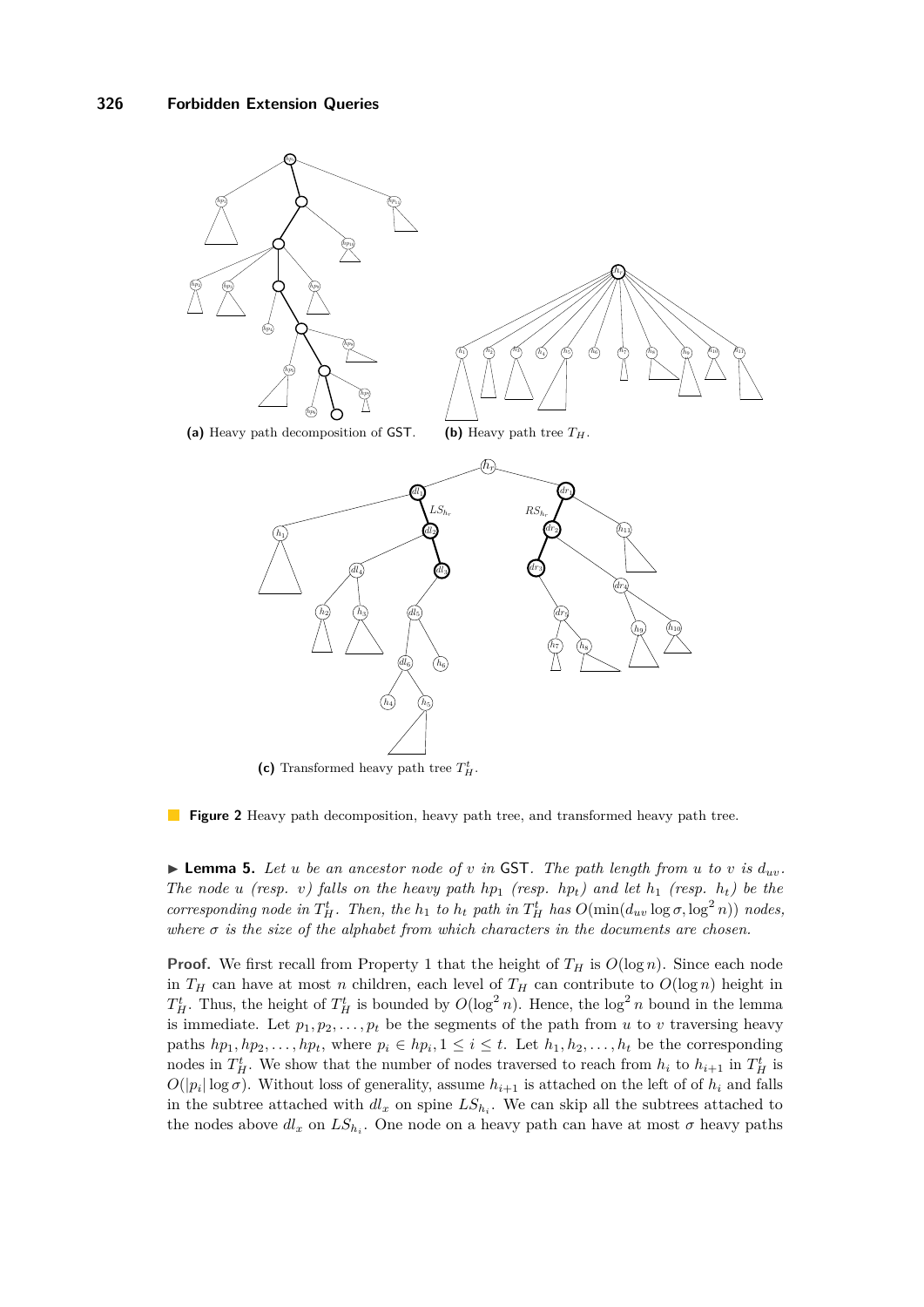as children. Thus, the number of nodes traversed on the spine is  $O(|p_i|\log \sigma)$ . Within the subtree of the  $dl_x$ , we can search the tree to find the desired heavy path node. Since, each node in the GST can have at most  $\sigma$  heavy paths as children, the height of this subtree is bounded by  $O(\log \sigma)$ . For each  $p_i$ , we may need to traverse the entire tree height to locate the desired heavy path, and hence the lemma follows.

**Associating the chains.** Let  $hp_i$  (resp.  $hp_j$ ) be the heavy path having *i* (resp. *j*) as the leaf node in GST and  $h_i$  (resp.  $h_j$ ) as the corresponding heavy path node in  $T_H^t$ . Then, we associate chain  $(i, j)$  with  $\textsf{lca}(h_i, h_j)$  in  $T_H^t$ .

**Constructing the Index.** Our index consists of two components, maximum chain depth structure (MDS) and transformed heavy path structure (THS) defined as follows.

- **MDS component:** Let  $hp_t$  be the heavy path in the original heavy path decomposition (i.e., not a dummy heavy path), associated with chain  $(i, j)$ ,  $j = \text{next}(i)$ . Let,  $d_i =$ depth $(i, \text{leaf}(hp_t))$  and  $d_j = \text{depth}(j, \text{leaf}(hp_t))$ . Define max $\text{Depth}(i, j) = \max(d_i, d_j)$ . Let  $m_t$  be the number of chains associated with  $hp_t$ . Create two arrays  $A_t$  and  $A'_t$ , each of length  $m_t$ . For each chain  $(i, j)$  associated with  $hp_t$ , store  $\text{doc}(i)$  in the first empty cell of the array  $A_t$ , and maxDepth $(i, j)$  in the corresponding cell of the array  $A'_t$ . Sort both the arrays w.r.t the values in  $A_t'$ . For each node *u* lying on  $hp_t$ , maintain a pointer to the minimum index *x* of *A* such that  $A_t'[x] = \text{depth}(u)$ . Discard the array  $A_t'$ . Finally, build the 1-dimensional sorted range-reporting structure (Fact [3\)](#page-3-1) over  $A_t$ . Total space for all  $t$ is bounded by  $O(n)$  words.
- **THS component:** We construct the transformed heavy path tree  $T_H^t$  from GST. Recall that every chain in GST is associated with a node in  $T_H^t$ . For each node  $h_i$  in  $T_H^t$ , we store two arrays, chain source array  $CS_i$  and chain destination array  $CD_i$ . The arrays  $CS_i$  (resp.  $CD<sub>i</sub>$ ) contains the weights (i.e., the document identifier) of all the chains associated with *h<sup>i</sup>* sorted by the start (resp. end) position of the chain in GST. Finally we build the RMQ data structure (Fact [4\)](#page-7-0)  $RMQ_{CS_i}$  and  $RMQ_{CD_i}$  over  $CS_i$  and  $CD_i$  respectively. Total space can be bounded by  $O(n)$  words.

<span id="page-7-0"></span> $\blacktriangleright$  **Fact 4** ([\[6,](#page-13-9) [7\]](#page-13-10)). *By maintaining a*  $2n + o(n)$  *bits structure, range maximum query(RMQ) can be answered in O*(1) *time (without accessing the array).*

**Query Answering.** Query answering is done by traversing from  $p^+$  to  $p^-$  in GST. We start with the following observation.

▶ Observation 1. For every type C chain  $(i, j)$ ,  $lca(i, j)$  falls on the  $p^+$  to  $p^-$  path in GST.

This observation is crucial to ensure that we do not miss any type C chain in query answering. We consider the following two cases for query answering.

#### **3.2.1** *p* **<sup>+</sup> and** *p* **<sup>−</sup> falls on the same heavy path**

In this case, we resort to component  $MDS$  for query answering. Assume that  $p^+$  and  $p^$ fall on heavy path  $hp_t$ . Note that a chain  $(i, j)$  qualifies as an output, iff maxDepth $(i, j)$ falls within the range  $[depth(p^{+}), depth(p^{-}) - 1]$ . See Figure [3\(](#page-8-0)a) for illustration. For query answering, follow the pointers from  $p^+$  and  $p^-$  to the indexes x and y in the array  $A_t$ , and issue the query  $\langle x, y-1, k \rangle$  in the corresponding Fact [3](#page-3-1) data structure. Note that Type A and Type B outputs can arise. We obtain the following lemma.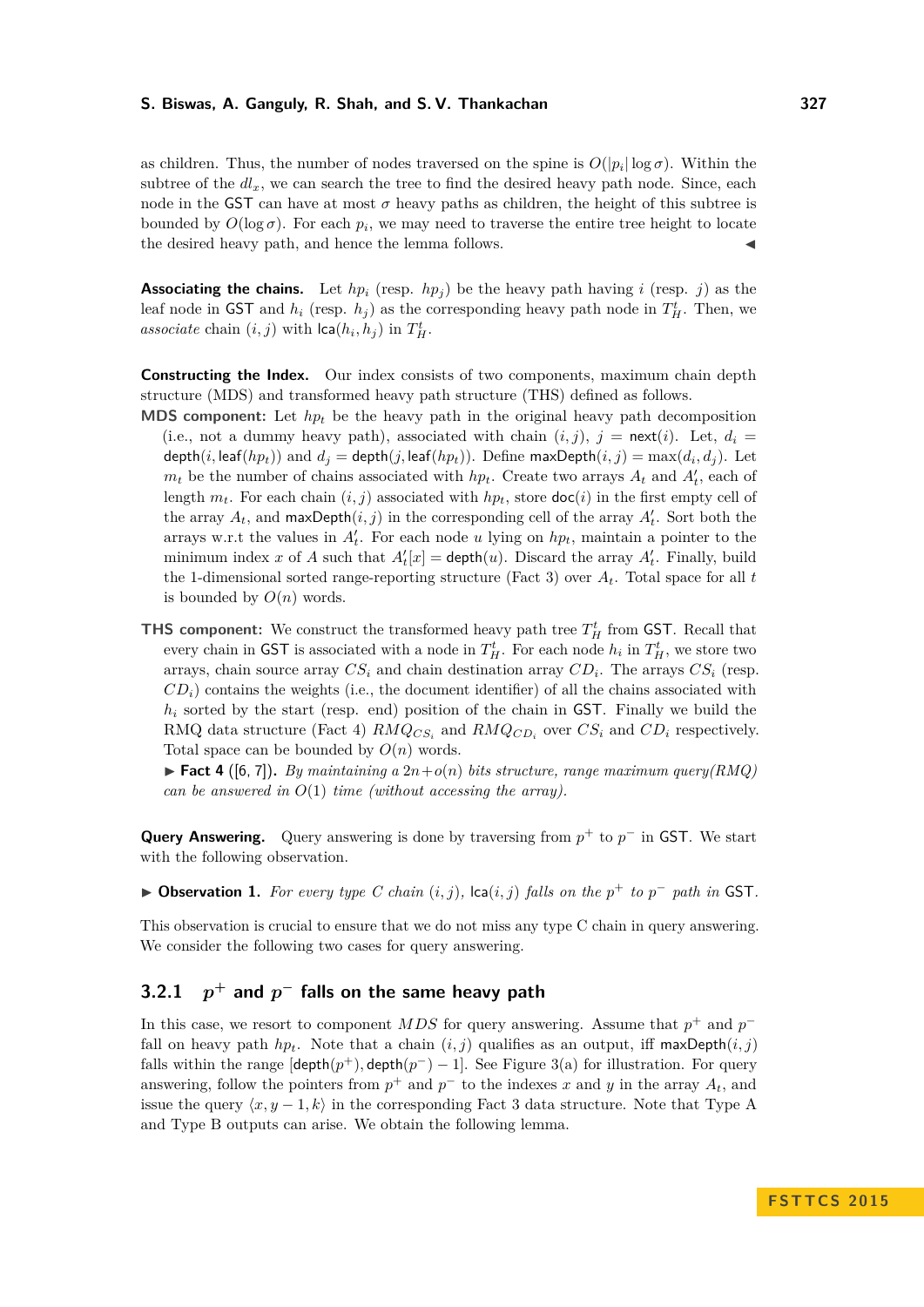<span id="page-8-0"></span>

**Figure 3**  $p^+$  and  $p^-$  falling on the same heavy path.

<span id="page-8-2"></span> $\triangleright$  **Lemma 6.** *There exists an*  $O(n)$  *words data structure, such that for a* top-*k forbidden extension query, we can report the* top-*k Type C leaves in*  $O(|P^-|+k)$  *time when*  $p^+$  *and*  $p^$ *falls on the same heavy path.*

#### **3.2.2** *p* **<sup>+</sup> and** *p* **<sup>−</sup> falls on different heavy paths**

Let  $p_1, p_2, \ldots, p_t$  be the path segments of the path from  $p^+$  to  $p^-$  traversing heavy paths  $hp_1, hp_2, \ldots, hp_t$ , where  $p_i \in hp_i$ ,  $1 \leq i \leq t$ . Let  $h_1, h_2, \ldots, h_t$  be the corresponding nodes in  $T_H^t$ . In the following subsection, we show how to obtain answers for *h*<sub>1</sub> through *h*<sub>*t*−1</sub>; we resolve  $h_t$  separately. We use the THS component for processing the chains with LCA on  $h_1, h_2, \ldots, h_{t-1}$ . We start with the following lemma.

<span id="page-8-1"></span>► **Lemma 7.** *Let*  $(i, j)$  *be a chain associated with a node*  $h_k$  *in*  $T_H^t$ *. If*  $p^-$  *falls on the left (resp. right) subtree of*  $h_k$ *, and sp*<sup>+</sup>  $\leq i < sp^-$  *(resp. ep<sup>-</sup>*  $\lt j \leq ep^+$ *), then*  $(i, j)$  *is qualified as an output of the forbidden extension query.*

**Proof.** Recall that chain  $(i, j)$  is associated with  $h_k = \text{lca}(h_i, h_j)$  in  $T_H^t$ , where  $h_i$  and  $h_j$  are the heavy path nodes corresponding to *i* and *j* respectively. This implies  $h_i$  (resp.  $h_j$ ) falls on the left (resp. right) subtree of  $h_k$ . If  $p^-$  falls on the left of  $hp_k$  then  $j > ep^-$ . The added constraint  $sp^+ \leq i < sp^-$  ensures that chain  $(i, j)$  is either a Type B or a Type C chain, both of which are qualified as an output of the forbidden extension query. The case when  $p^$ falls on the right of  $h_k$  is symmetric.

Lemma [7](#page-8-1) allows us to check only the source or destination of a chain based on the position of *p*<sup>−</sup>, and collect the top weighted chains; this is facilitated using the RMQ data structure. We traverse the nodes in  $T_H^t$  from  $p^+$  to  $p^-$ . At each node  $h_k$ , if  $p^-$  falls on the left of  $h_k$ , we issue a range maximum query within the range  $[sp^+, sp^- - 1]$  on  $RMQ_{CS_k}$  which gives us the top answer from each node in  $O(1)$  time. Note that,  $[sp^+, sp^- - 1]$  range needs to be transformed for different *RMQCS* structures. We use fractional cascading for the range transformation to save predecessor searching time (refer to Appendix [A](#page-15-1) for detailed discussion). Since the height of the tree is  $O(\log^2 n)$  (refer to Lemma [5\)](#page-6-1) at any instance, there are at most  $O(\log^2 n)$ candidate points. We use the *atomic heap* of Fredman and Willard [\[9\]](#page-13-11) which allows constant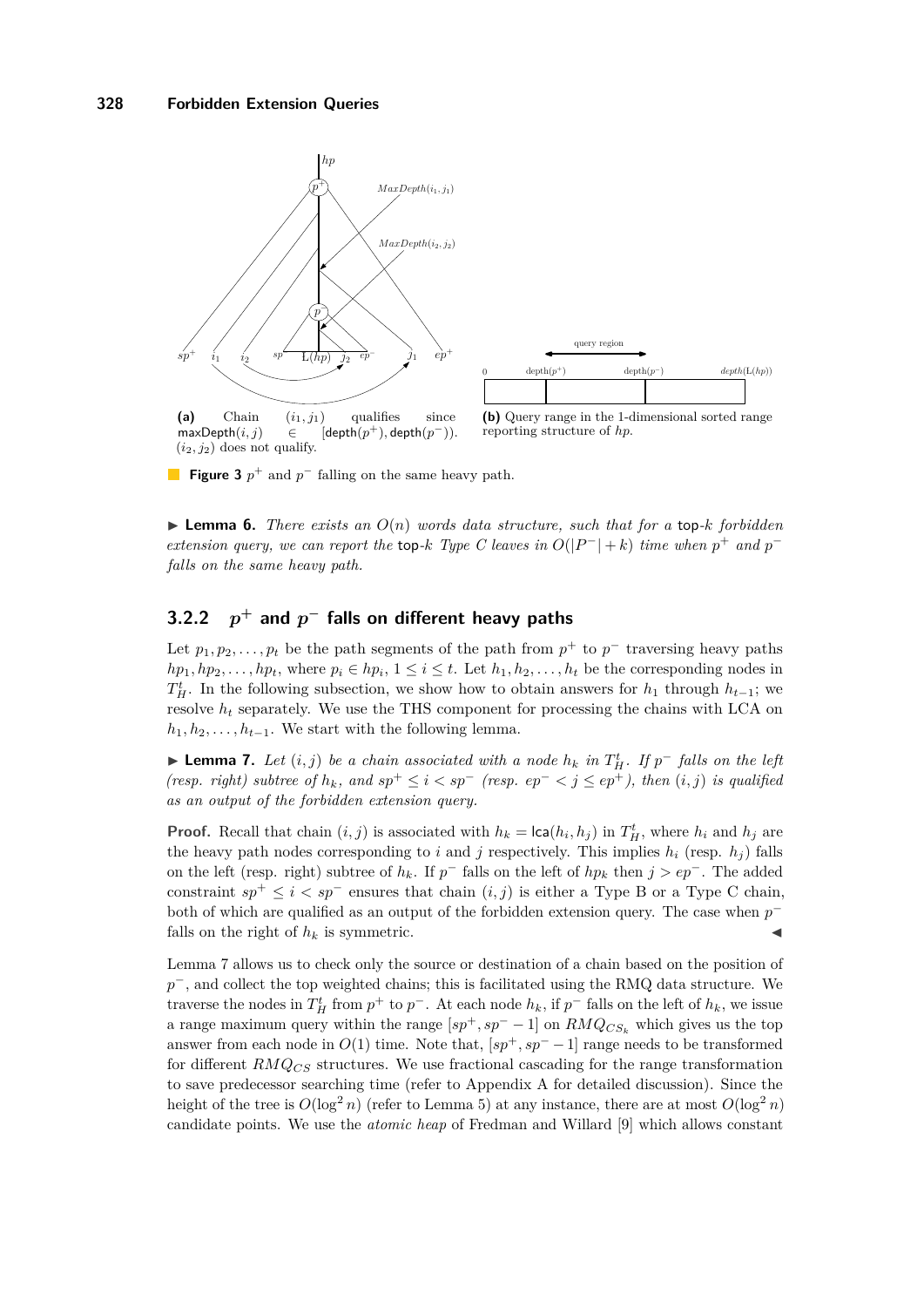<span id="page-9-2"></span>

**The Co Figure 4** Marked nodes and Prime nodes with respect to grouping factor *g*.

time insertion and delete-max operation when the heap size is  $O(\log^2 m)$ , where *m* is the size of the universe. By maintaining each candidate point in the atomic heap, the highest weighted point (among all candidate points) can be obtained in constant time. Also, once the highest weighted point from a heavy path node is obtained, each subsequent candidate point can be obtained and inserted into the the atomic heap in  $O(1)$  time. Hence the query time is bounded by the number of nodes traversed in  $T_H^t$ . From lemma [5,](#page-6-1) we obtain that the number of nodes traversed is bounded by  $O(\min(|P^-| \log \sigma, \log^2 n)).$ 

For  $hp_t$ , we utilize component *MDS*. Let  $r_t$  be the root of heavy path  $hp_t$ . A chain  $(i, j)$ qualifies as an output, iff maxDepth $(i, j)$  falls within the range  $[depth(r_t), depth(p^-) - 1]$ . For query answering, follow the pointers from  $r_t$  and  $p^-$  to the indexes x and y in the array  $A_t$ , and issue the query  $\langle x, y - 1, k \rangle$  in the corresponding Fact [3](#page-3-1) data structure. Note that Type A and Type B outputs can arise.

From the above discussion, we obtain the following lemma.

<span id="page-9-1"></span> $\triangleright$  **Lemma 8.** *There exists an*  $O(n)$  *words data structure, such that for a* top-*k forbidden extension query, we can report the* top-*k Type C leaves in*  $O(|P^-| \log \sigma + k)$  *time when*  $p^+$ *and p* <sup>−</sup> *falls on different heavy paths.*

Combining Lemmas [3,](#page-4-1) [6,](#page-8-2) and [8,](#page-9-1) we obtain the result stated in Theorem [1.](#page-1-1)

## <span id="page-9-0"></span>**4 Succinct Index**

In this section, we prove Theorem [2.](#page-1-2) The key idea is to identify some special nodes in the GST, pre-compute the answers for a special node and its descendant special node, and maintain these answers in a data structure. By appropriately choosing the special nodes, the space can be bounded by  $O(n)$  bits. Using other additional compressed data structures for document listing [\[14\]](#page-13-1), we arrive at our claimed result.

We begin by identifying certain nodes in GST as *marked nodes* and *prime nodes* based on a parameter *g* called *grouping factor* [\[13\]](#page-13-0). First, starting from the leftmost leaf in GST, we combine every g leaves together to form a group. In particular, the leaves  $\ell_1$  through  $\ell_g$ forms the first group,  $\ell_{g+1}$  through  $\ell_{2g}$  forms the second, and so on. We mark the LCA of the first and last leaves of every group. Moreover, for any two marked nodes, we mark their LCA (and continue this recursively). Note that the root node is marked, and the number of marked nodes is at most  $2[n/q]$ . See Figure [4](#page-9-2) for an illustration.

Corresponding to each marked node (except the root), we identify a unique node called the prime node. Specifically, the prime node  $u'$  corresponding to a marked node  $u^*$  is the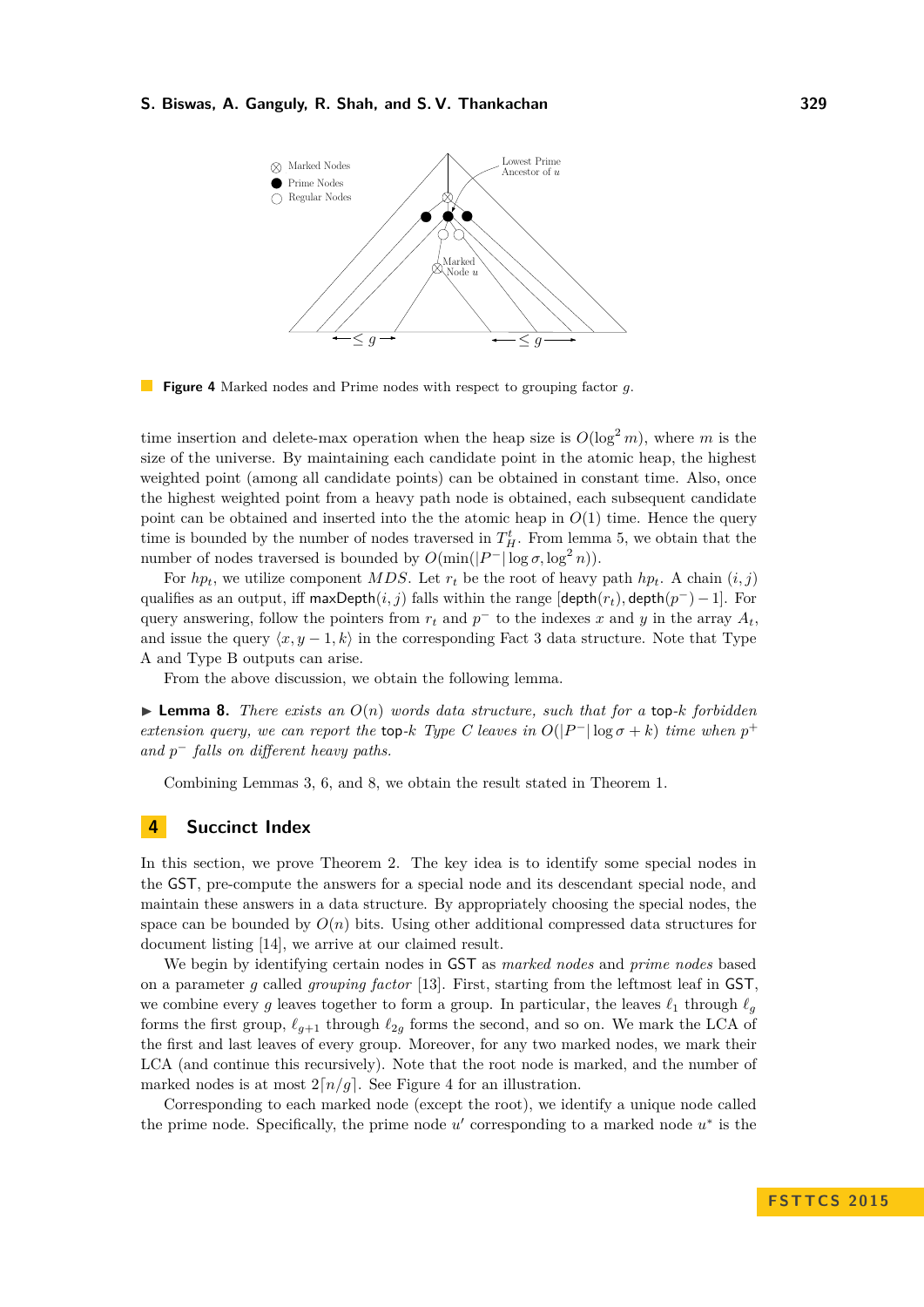## **330 Forbidden Extension Queries**

node on the path from root to  $u^*$ , which is a child of the lowest marked ancestor of  $u^*$ ; we refer to  $u'$  as the lowest prime ancestor of  $u^*$ . Since the root node is marked, there is always such a node. If the parent of  $u^*$  is marked, then  $u^*$  is same as  $u'$ . Also, for every prime node, the corresponding closest marked descendant (and ancestor) is unique. Therefore number of prime nodes is one less than the number of marked nodes. The following lemma highlights some important properties of marked and prime nodes.

<span id="page-10-1"></span>▶ Fact 5 ([\[1,](#page-13-5) [14\]](#page-13-1)). (*i)* In constant time we can verify whether any node has a marked *descendant or not.* (ii) If a node *u* has no marked descendant, then  $|\text{leaf}(u)| < 2g$ . (iii) If  $u^*$ *is the highest marked descendant of u*, and *u is not marked, then*  $\left|\text{leaf}(u, u^*)\right| \leq 2g$ . *(iv)* If *u' is the lowest prime ancestor of*  $u^*$ . Then  $\left|\text{leaf}(u', u^*)\right| \leq 2g$ .

We now present a framework for proving the following lemma.

- <span id="page-10-0"></span>▶ **Lemma 9.** *Assume the following.*
- **(a)** *The highest marked node u* <sup>∗</sup> *and the sequence of prime nodes (if any) on the path from*  $p^+$  *to*  $p^-$  *can be found in*  $t_{\text{prime}}$  *time.*
- **(b)** For any leaf  $\ell_i$ , we can find the corresponding document in  $t_{DA}$  time.
- **(c)** *For any document identifier d and a range of leaves* [*sp, ep*]*, we can check in* t<sup>∈</sup> *time, whether d belongs* in  $\{\text{doc}(i) \mid sp \leq i \leq ep\}$ , *or not.*

*For any function*  $f(n)$ *, such that*  $f(n) = \Omega(1)$  *and*  $f(n) = o(n)$ *, by maintaining* CSA *and additional*  $O((n/f(n))\log^2 n)$  *bits structures, we can answer* top-*k forbidden extension queries*  $\int$ *in O*(search( $P^-$ ) + t<sub>prime</sub> +  $k \cdot f(n) \cdot$  (t<sub>DA</sub> + t<sub>∈</sub>)) *time.* 

**Creating the Index.** First we maintain a full-text index CSA on the document collection D. Let  $g_k = [\kappa \cdot f(n)]$ , where  $\kappa$  is a parameter to be defined later. We begin by marking nodes in the GST as marked and prime nodes, as defined previously, based on  $g_{\kappa}$ . Consider any prime node *u*, and let  $u^{\uparrow}$  and  $u^{\downarrow}$  be its nearest marked ancestor and descendant (both of which are unique) respectively. We compute the arrays  $\mathsf{list}_{\kappa}(u^{\uparrow}, u)$  and  $\mathsf{list}_{\kappa}(u, u^{\downarrow})$ , each sorted by increasing importance (i.e., document identifier). The arrays are maintained in the node *u* w.r.t grouping factor  $g_k$ . Note that explicitly maintaining each array requires  $O(\kappa \log n)$  bits. Space required in bits for all prime nodes w.r.t  $g_{\kappa}$  can be bounded by  $O((n/g_{\kappa})\kappa \log n)$  i.e., by  $O((n/f(n))\log n)$  bits. We maintain this data-structure for  $\kappa = 1, 2, 4, \ldots, D$ . Total space is bounded by  $O((n/f(n)) \log^2 n)$  bits.

**Querying Answering.** For a top-k forbidden extension query  $\langle P^+, P^-, k \rangle$ , we begin by locating the suffix ranges  $[sp^+, ep^+]$  and  $[sp^-, ep^-]$  of the patterns  $P^+$  and  $P^-$  respectively; this can be achieved in time bounded by search( $P^-$ ) using the CSA. If the suffix ranges are the same, then clearly every document containing  $P^+$  also contains  $P^-$ , and the top-*k* list is empty. So, moving forward, we assume otherwise. Note that it suffices to obtain a *k*-candidate set of size  $O(k \cdot f(n))$  in the time of Lemma [9.](#page-10-0)

Let  $k' = \min\{D, 2^{\lceil \log k \rceil}\}\.$  Note that  $k \leq k' < 2k$ . Moving forwards, we talk of prime and marked nodes w.r.t grouping factor  $g' = [k' f(n)]$ . We can detect the presence of marked nodes below  $p^+$  and  $p^-$  in constant time using Fact [5.](#page-10-1) Let the prime nodes on the path from  $p^+$  to  $p^-$  be  $u_1, u_2, \ldots, u_t$  in order of depth. Possibly,  $t = 0$ . For each prime node  $u_{t'}$ ,  $1 \le t' \le t$ , we denote by  $u_{t'}^{\uparrow}$  and  $u_{t'}^{\downarrow}$ , the lowest marked ancestor (resp. highest marked descendant) of the  $u_{t'}$ . We have the following cases.

<span id="page-10-2"></span> $\triangleright$  **Case 1.** We consider the following two scenarios: (i) GST( $p^+$ ) does not contain any *marked node, and (ii)*  $\text{GST}(p^+)$  *contains a marked node, but the path from*  $p^+$  *to*  $p^-$  *does*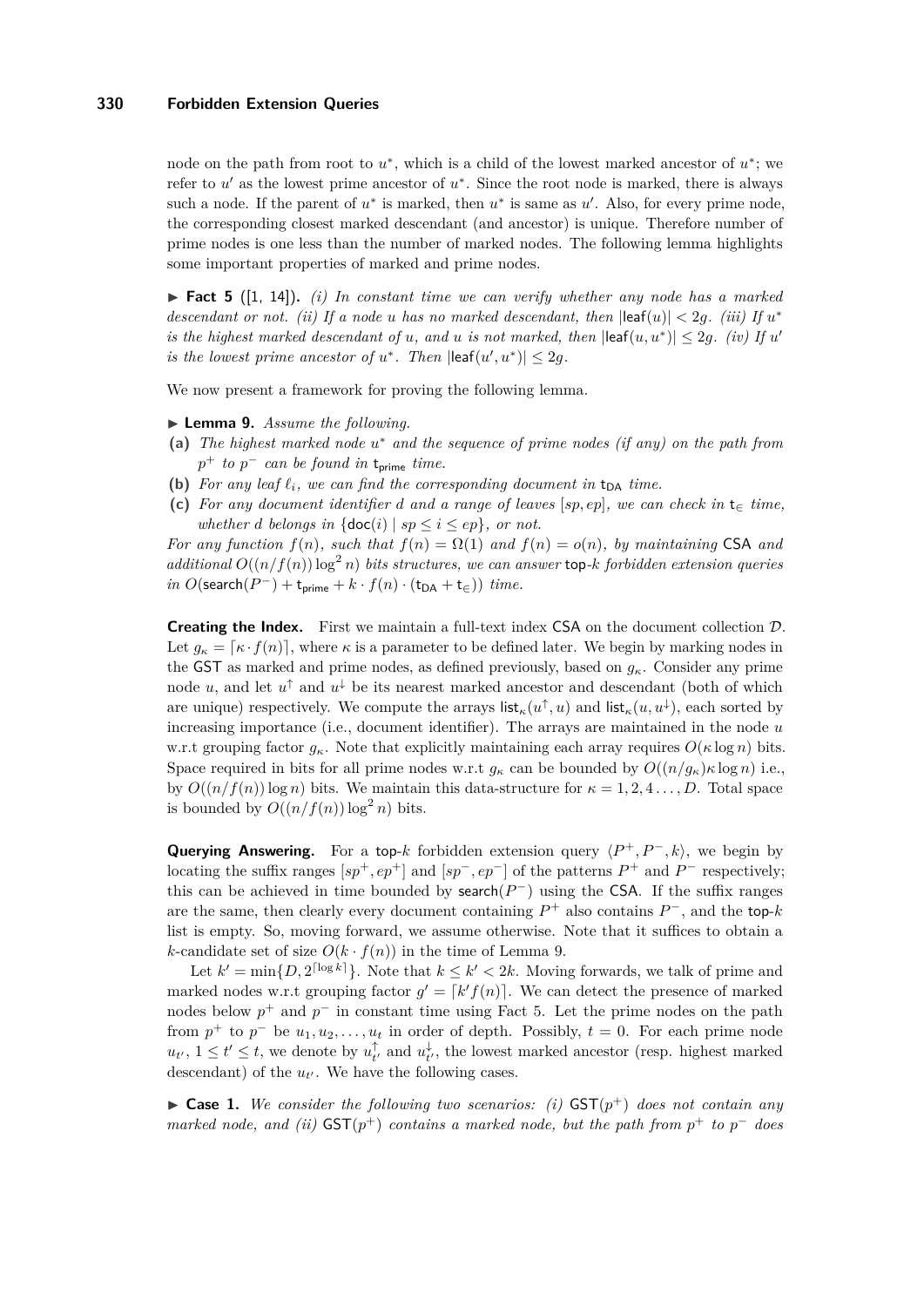

**Figure 5** Illustration of storage scheme and retrieval at every prime node w.r.t grouping factor *g*. Left and right fringes in  $\mathsf{leaf}(p^+ \setminus u_1^\uparrow)$  and  $\mathsf{leaf}(u_t^\downarrow \setminus p^-)$  are bounded above by  $g'.$ 

*not contain any prime node. In either case,*  $\left|\text{leaf}(p^+,p^-)\right|\leq 2g'$  (refer to Fact [5\)](#page-10-1). The *documents corresponding to these leaves constitute a k-candidate set, and can be found in*  $O(g' \cdot t_{DA})$  *time i.e., in*  $O(k \cdot f(n) \cdot t_{DA})$  *time. Now, for each document d, we check whether*  $d \in \{\text{doc}(i) \mid i \in [sp^-, ep^-]\},$  which requires additional  $O(g' \cdot \mathsf{t}_{\in})$  time. Total time can be *bounded by*  $O(g' \cdot (\mathsf{t}_{\mathsf{DA}} + \mathsf{t}_{\in}) )$  *i.e., by*  $O(k \cdot f(n) \cdot (\mathsf{t}_{\mathsf{DA}} + \mathsf{t}_{\in})).$ 

► Case 2. If the path from  $p^+$  to  $p^-$  contains a prime node, then let  $u^*$  be the highest *marked node.* Possibly,  $u^* = p^+$ . Note that  $u_1^{\uparrow}$  is same as  $u^*$ , and that  $u_t^{\downarrow}$  is either  $p^-$  or *a* node below it. For any *t'*, clearly  $\textsf{list}_{k'}(u_{t'}, u_{t'}^{\downarrow})$  and  $\textsf{list}_{k'}(u_{t'}^{\uparrow}, u_{t'})$  are mutually disjoint. *Similar remarks hold for the lists stored at two different prime nodes t' and t'',*  $1 \le t'$ ,  $t'' \le t$ . *Furthermore, let d be an identifier in one of the lists corresponding to*  $u_{t'}$ . Clearly there is *no leaf*  $\ell_j$  ∈ GST( $p^-$ )*, such that*  $\text{doc}(j) = d$ *. We select the* top-*k*' *document identifiers from the stored lists (arrays) in the prime nodes*  $u_1$  *through*  $u_t$ *. Time, according to the following fact, can be bounded by*  $O(t + k)$ *.* 

 $\triangleright$  **Fact 6** ([\[2,](#page-13-7) [8\]](#page-13-12)). *Given m* sorted integer arrays, we can find the *k* largest values from all *these arrays in*  $O(m+k)$  *time.* 

*Now, we consider the* fringe leaves  $\text{leaf}(p^+, u^*)$  *and*  $\text{leaf}(u_t, p^-)$ *, both of which are bounded above by* 2*g* 0 *(refer to Fact [5\)](#page-10-1). The ranges of the these leaves are found in constant time using the following result of Sadakane and Navarro [\[27\]](#page-14-10)*.

**Lemma 10** ([\[27\]](#page-14-10)). An *m* node tree can be maintained in  $O(m)$  bits such that given a node  $u, we can find [sp(u), ep(u)]$  *in constant time.* 

*The relevant documents corresponding to these fringe leaves can be retrieved as in Case [1.](#page-10-2) Clearly, these fringe documents along with the k documents obtained from the stored lists constitute our k*-candidate set. Time required can be bounded by  $O(t + k + g' \cdot (\mathbf{t}_{DA} + \mathbf{t}_{\in}))$  *i.e,*  $by O(t + k \cdot f(n) \cdot (\mathbf{t}_{\mathsf{DA}} + \mathbf{t}_{\in})).$ 

Note that *t* ≤ depth $(p^-)$  ≤  $|P^-|$  = *O*(search $(P^-)$ ), and Lemma [9](#page-10-0) follows.

We are now equipped to prove Theorem [2.](#page-1-2) First, the highest marked node and the *t* prime nodes from  $p^+$  to  $p^-$  are obtained using Lemma [11](#page-12-1) in  $O(\log n + t)$  time. Maintain the datastructure of this lemma for with  $\kappa = 1, 2, 4, \ldots, D$ . Space can be bounded by  $O(\frac{n}{f(n)} \log n)$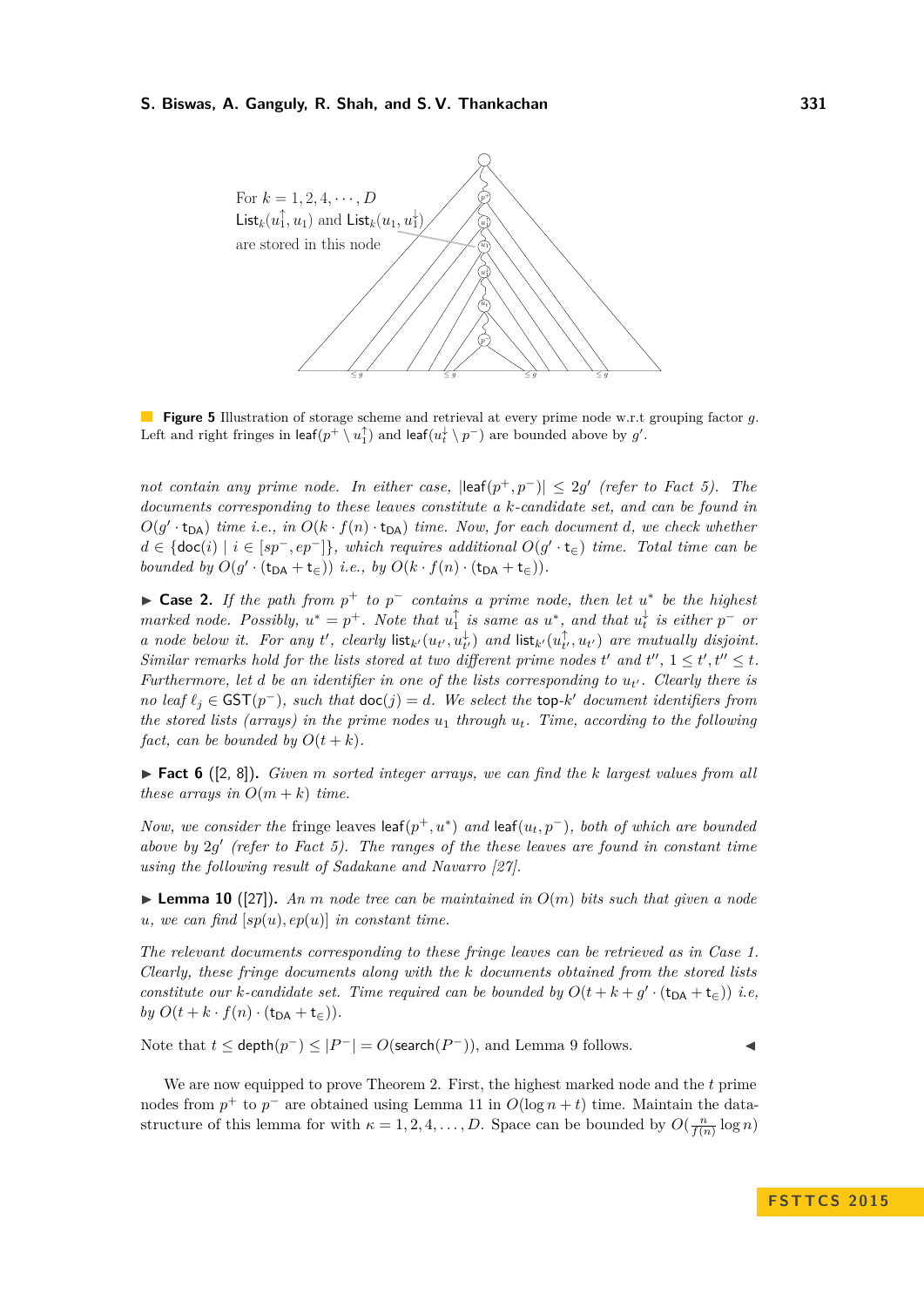## **332 Forbidden Extension Queries**

bits. Computing  $\text{doc}(i)$  is achieved in t<sub>SA</sub> time, according to Lemma [12.](#page-12-2) Checking whether a document *d* belongs in a contiguous range of leaves is achieved in  $O(t_{SA} \cdot \log \log n)$  using Lemma [13.](#page-12-3) Theorem [2](#page-1-2) is now immediate by choosing  $f(n) = \log^2 n$ .

<span id="page-12-1"></span>**Lemma 11.** *By maintaining*  $O((n/g<sub>k</sub>)\log n)$  *bits in total, we can retrieve the highest marked node, and all t prime nodes, both w.r.t grouping factor*  $g_{\kappa} = [\kappa \cdot f(n)]$ , that lie on *the path from*  $p^+$  *to*  $p^-$  *in time bounded by*  $O(\log n + t)$ *.* 

**Proof.** We use the following result of Patil et al. [\[26\]](#page-14-9): a set of *n* three-dimensional points  $(x, y, z)$  can be stored in an  $O(n \log n)$  bits data structure, such that for a three-dimensional dominance query  $\langle a, b, c \rangle$ , in  $O(\log n + t)$  time, we can report all *t* points  $(x, y, z)$  that satisfies  $x \leq a, y \geq b$ , and  $z \geq c$  with outputs reported in the sorted order of *z* coordinate.

For each prime node *w*, we maintain the point  $(L_w, R_w, |\text{path}(w)|)$  in the data structure above, where  $L_w$  and  $R_w$  are the leftmost and the rightmost leaves in  $GST(w)$ . Total space in bits can be bounded by  $O((n/g<sub>\kappa</sub>)\log n)$  bits. The *t* prime nodes that lie on the path from  $p^+$  to  $p^-$  are retrieved by querying with  $\langle sp^- - 1, ep^- + 1, |P^+| \rangle$ . Time can be bounded by  $O(\log n + t)$ . Likewise, we maintain a structure for marked nodes. Using this, we can obtain the highest marked node in  $O(\log n)$  time.

<span id="page-12-2"></span>**Example 12.** Given a CSA, the document array can be maintained in additional  $n + o(n)$ *bits such that for any leaf*  $\ell_i$ *, we can find*  $\text{doc}(i)$  *in*  $t_{SA}$  *time i.e.*,  $t_{DA} = t_{SA}$ *.* 

**Proof.** We use the following data-structure [\[10,](#page-13-13) [20\]](#page-14-11): a bit-array  $B[1 \dots m]$  can be encoded in  $m + o(m)$  bits, such that  $\text{rank}_{\mathsf{B}}(q, i) = |\{j \in [1..i] \mid \mathsf{B}[j] = q\}|$  can be found in  $O(1)$  time.

Consider the concatenated text T of all the documents which has length *n*. Let B be a bit array of length *n* such that  $B[i] = 1$  if a document starts at the position *i* in the text T. We maintain a rank structure on this bit-array. Space required is  $n + o(n)$  bits. We find the text position *j* of  $\ell_i$  in t<sub>SA</sub> time. Then  $\text{doc}(i) = \text{rank}_B(1, j)$ , and is retrieved in constant time. Time required can be bounded by  $t_{SA}$ .

<span id="page-12-3"></span> $\triangleright$  **Lemma 13.** *Given the suffix range* [sp, ep] of a pattern P and a document identifier *d*, by maintaining CSA and additional  $|CSA^*| + D \log \frac{n}{D} + O(D) + o(n)$  bits structures, in  $O(t_{SA} \log \log n)$  *time we can verify whether*  $d \in \{\text{doc}(i) \mid i \in [sp, ep]\},\}$  *or not.* 

**Proof.** Number of occurrences of *d* in a suffix range [*sp, ep*] is given by rank $p_A(d, ep)$  − rank<sub>DA</sub> $(d, sp - 1)$ . Space and time complexity is due to the following result of Hon et al. [\[14\]](#page-13-1): the document array DA can be simulated using CSA and additional  $|CSA^*| + D \log \frac{n}{D}$  +  $O(D) + o(n)$  bits structures to support rank<sub>DA</sub> operation in  $O(t_{SA} \log \log n)$  time.

## <span id="page-12-0"></span>**5 Concluding Remarks**

In this paper, we introduce the problem of top-*k* forbidden extension query, and propose a linear space index for answering such queries. By maintaining a linear space index, the general forbidden pattern query for an included pattern *P*, and a forbidden pattern *Q*, can be answered in  $O(|P|+|Q|+\sqrt{n\cdot occ})$  time, where *occ* is the number of documents reported. We show that by maintaining a linear space index, we can answer forbidden extension queries in optimal  $O(|P^-| + occ)$  time. We also address the more general top- $k$  version of the problem, where the relevance measure is based on PageRank. We show that by maintaining linear space index, we obtain a query time of  $O(|P^-| \log \sigma + k)$ , which is optimal for constant alphabets. Furthermore, we obtain a succinct solution to this problem.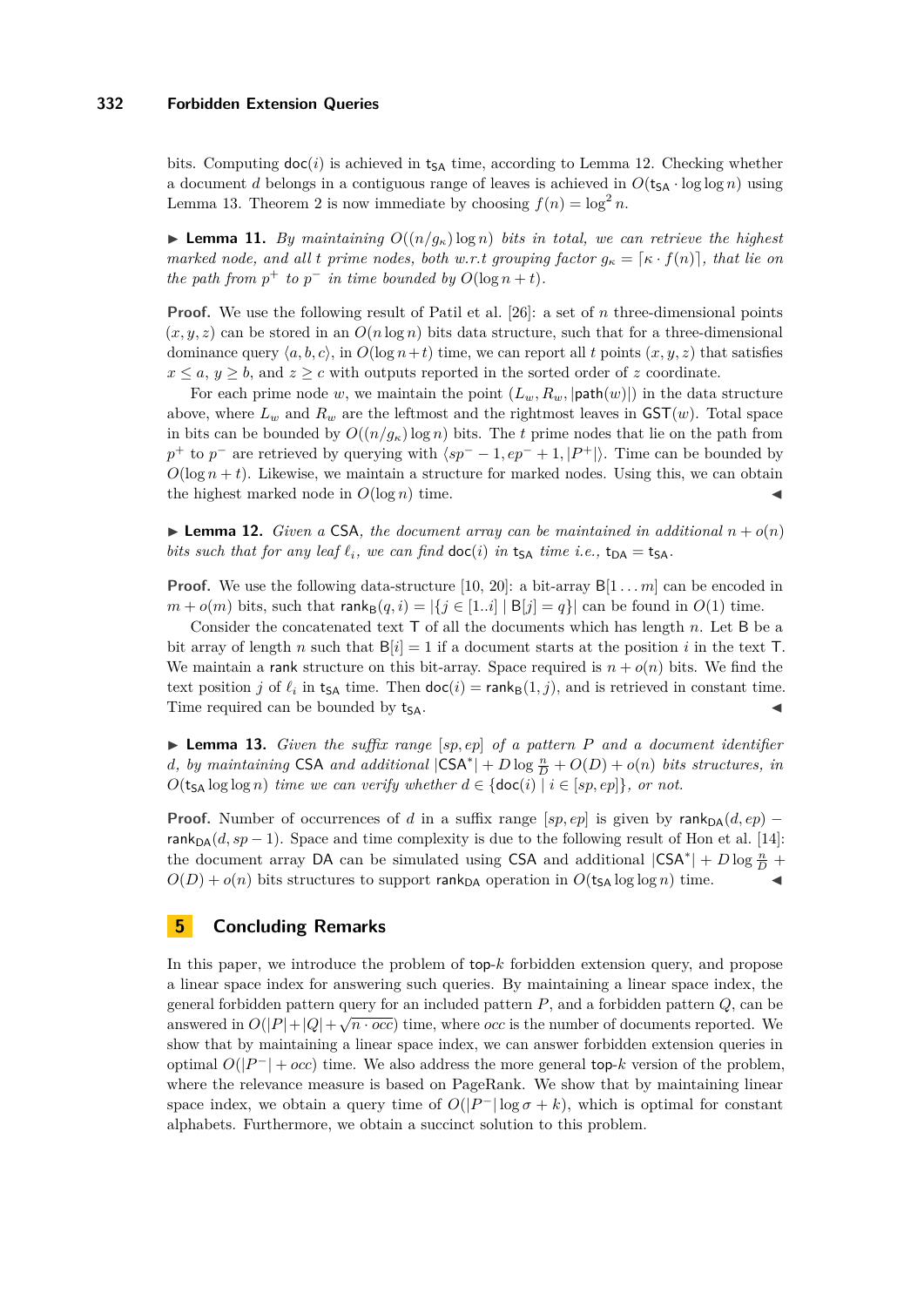## **References**

- <span id="page-13-5"></span>**1** Sudip Biswas, Arnab Ganguly, Rahul Shah, and Sharma V. Thankachan. Ranked document retrieval with forbidden pattern. In Ferdinando Cicalese, Ely Porat, and Ugo Vaccaro, editors, *Combinatorial Pattern Matching – 26th Annual Symposium, CPM 2015, Ischia Island, Italy, June 29 – July 1, 2015, Proceedings*, volume 9133 of *Lecture Notes in Computer Science*, pages 77–88. Springer, 2015.
- <span id="page-13-7"></span>**2** Gerth Stølting Brodal, Rolf Fagerberg, Mark Greve, and Alejandro López-Ortiz. Online sorted range reporting. In Yingfei Dong, Ding-Zhu Du, and Oscar H. Ibarra, editors, *Algorithms and Computation, 20th International Symposium, ISAAC 2009, Honolulu, Hawaii, USA, December 16-18, 2009. Proceedings*, volume 5878 of *Lecture Notes in Computer Science*, pages 173–182. Springer, 2009.
- <span id="page-13-14"></span>**3** Bernard Chazelle and Leonidas J Guibas. Fractional cascading: I. a data structuring technique. *Algorithmica*, 1(1-4):133–162, 1986.
- <span id="page-13-2"></span>**4** Hagai Cohen and Ely Porat. Fast set intersection and two-patterns matching. *Theoretical Computer Science*, 411(40–42):3795–3800, 2010.
- <span id="page-13-4"></span>**5** Johannes Fischer, Travis Gagie, Tsvi Kopelowitz, Moshe Lewenstein, Veli Mäkinen, Leena Salmela, and Niko Välimäki. Forbidden patterns. In *Proceedings of the 10th Latin American International Conference on Theoretical Informatics*, LATIN'12, pages 327–337, Berlin, Heidelberg, 2012. Springer-Verlag.
- <span id="page-13-9"></span>**6** Johannes Fischer and Volker Heun. Theoretical and practical improvements on the rmqproblem, with applications to LCA and LCE. In Moshe Lewenstein and Gabriel Valiente, editors, *Combinatorial Pattern Matching, 17th Annual Symposium, CPM 2006, Barcelona, Spain, July 5-7, 2006, Proceedings*, volume 4009 of *Lecture Notes in Computer Science*, pages 36–48. Springer, 2006.
- <span id="page-13-10"></span>**7** Johannes Fischer and Volker Heun. A new succinct representation of rmq-information and improvements in the enhanced suffix array. In Bo Chen, Mike Paterson, and Guochuan Zhang, editors, *Combinatorics, Algorithms, Probabilistic and Experimental Methodologies, First International Symposium, ESCAPE 2007, Hangzhou, China, April 7-9, 2007, Revised Selected Papers*, volume 4614 of *Lecture Notes in Computer Science*, pages 459–470. Springer, 2007.
- <span id="page-13-12"></span>**8** Greg N. Frederickson and Donald B. Johnson. The complexity of selection and ranking in X+Y and matrices with sorted columns. *J. Comput. Syst. Sci.*, 24(2):197–208, 1982.
- <span id="page-13-11"></span>**9** Michael L. Fredman and Dan E. Willard. Trans-dichotomous algorithms for minimum spanning trees and shortest paths. *J. Comput. Syst. Sci.*, 48(3):533–551, 1994.
- <span id="page-13-13"></span>**10** Alexander Golynski, J. Ian Munro, and S. Srinivasa Rao. Rank/select operations on large alphabets: a tool for text indexing. In *Proceedings of the Seventeenth Annual ACM-SIAM Symposium on Discrete Algorithms, SODA 2006, Miami, Florida, USA, January 22-26, 2006*, pages 368–373. ACM Press, 2006.
- <span id="page-13-6"></span>**11** Dan Gusfield. *Algorithms on Strings, Trees, and Sequences – Computer Science and Computational Biology*. Cambridge University Press, 1997.
- <span id="page-13-8"></span>**12** Dov Harel and Robert Endre Tarjan. Fast algorithms for finding nearest common ancestors. *siam Journal on Computing*, 13(2):338–355, 1984.
- <span id="page-13-0"></span>**13** Wing-Kai Hon, R. Shah, and J.S. Vitter. Space-efficient framework for top-k string retrieval problems. In *Foundations of Computer Science, 2009. FOCS'09. 50th Annual IEEE Symposium on*, pages 713–722, Oct 2009.
- <span id="page-13-1"></span>**14** Wing-Kai Hon, Rahul Shah, Sharma V. Thankachan, and Jeffrey Scott Vitter. Spaceefficient frameworks for top-*k* string retrieval. *J. ACM*, 61(2):9, 2014.
- <span id="page-13-3"></span>**15** Wing-Kai Hon, Rahul Shah, SharmaV. Thankachan, and JeffreyScott Vitter. String retrieval for multi-pattern queries. In Edgar Chavez and Stefano Lonardi, editors, *String*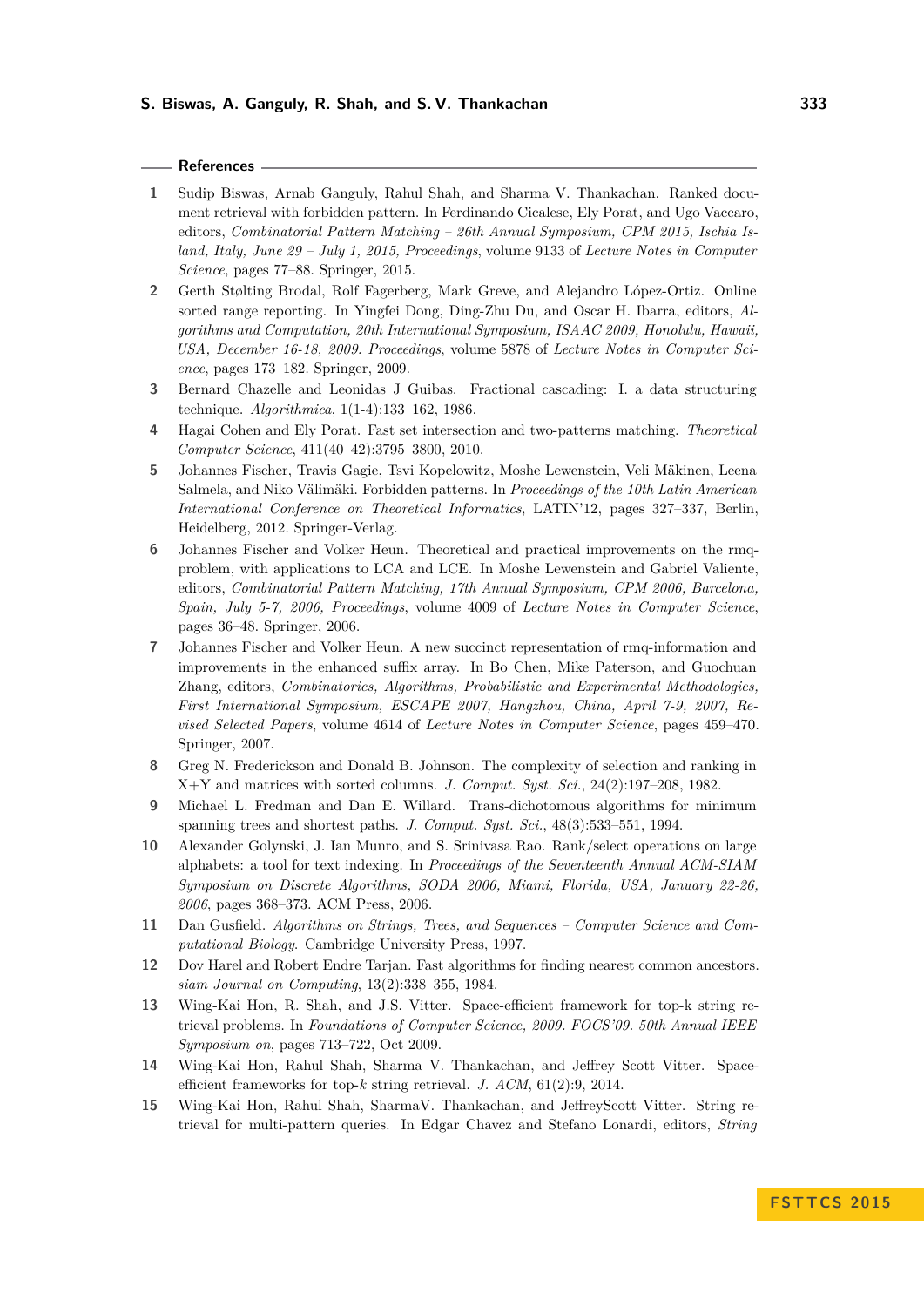*Processing and Information Retrieval*, volume 6393 of *Lecture Notes in Computer Science*, pages 55–66. Springer Berlin Heidelberg, 2010.

- <span id="page-14-7"></span>**16** Wing-Kai Hon, Rahul Shah, SharmaV. Thankachan, and JeffreyScott Vitter. Document listing for queries with excluded pattern. In Juha Kärkkäinen and Jens Stoye, editors, *Combinatorial Pattern Matching*, volume 7354 of *Lecture Notes in Computer Science*, pages 185–195. Springer Berlin Heidelberg, 2012.
- <span id="page-14-3"></span>**17** Wing-Kai Hon, Sharma V. Thankachan, Rahul Shah, and Jeffrey Scott Vitter. Faster compressed top-k document retrieval. In Ali Bilgin, Michael W. Marcellin, Joan Serra-Sagristà, and James A. Storer, editors, *2013 Data Compression Conference, DCC 2013, Snowbird, UT, USA, March 20-22, 2013*, pages 341–350. IEEE, 2013.
- <span id="page-14-6"></span>**18** KasperGreen Larsen, J.Ian Munro, JesperSindahl Nielsen, and SharmaV. Thankachan. On hardness of several string indexing problems. In AlexanderS. Kulikov, SergeiO. Kuznetsov, and Pavel Pevzner, editors, *Combinatorial Pattern Matching*, volume 8486 of *Lecture Notes in Computer Science*, pages 242–251. Springer International Publishing, 2014.
- <span id="page-14-0"></span>**19** Yossi Matias, S. Muthukrishnan, SüleymanCenk Sahinalp, and Jacob Ziv. Augmenting suffix trees, with applications. In Gianfranco Bilardi, GiuseppeF. Italiano, Andrea Pietracaprina, and Geppino Pucci, editors, *Algorithms — ESA' 98*, volume 1461 of *Lecture Notes in Computer Science*, pages 67–78. Springer Berlin Heidelberg, 1998.
- <span id="page-14-11"></span>**20** J. Ian Munro. Tables. In Vijay Chandru and V. Vinay, editors, *Foundations of Software Technology and Theoretical Computer Science, 16th Conference, Hyderabad, India, December 18-20, 1996, Proceedings*, volume 1180 of *Lecture Notes in Computer Science*, pages 37–42. Springer, 1996.
- <span id="page-14-4"></span>**21** J. Ian Munro, Gonzalo Navarro, Jesper Sindahl Nielsen, Rahul Shah, and Sharma V. Thankachan. Top- k term-proximity in succinct space. In Hee-Kap Ahn and Chan-Su Shin, editors, *Algorithms and Computation – 25th International Symposium, ISAAC 2014, Jeonju, Korea, December 15-17, 2014, Proceedings*, volume 8889 of *Lecture Notes in Computer Science*, pages 169–180. Springer, 2014.
- <span id="page-14-1"></span>**22** S. Muthukrishnan. Efficient algorithms for document retrieval problems. In David Eppstein, editor, *Proceedings of the Thirteenth Annual ACM-SIAM Symposium on Discrete Algorithms, January 6-8, 2002, San Francisco, CA, USA.*, pages 657–666. ACM/SIAM, 2002.
- <span id="page-14-2"></span>**23** Gonzalo Navarro and Yakov Nekrich. Top-*k* document retrieval in optimal time and linear space. In Yuval Rabani, editor, *Proceedings of the Twenty-Third Annual ACM-SIAM Symposium on Discrete Algorithms, SODA 2012, Kyoto, Japan, January 17-19, 2012*, pages 1066–1077. SIAM, 2012.
- <span id="page-14-8"></span>**24** Gonzalo Navarro and Yakov Nekrich. Top-k document retrieval in optimal time and linear space. In *Proceedings of the twenty-third annual ACM-SIAM symposium on Discrete Algorithms*, pages 1066–1077. SIAM, 2012.
- <span id="page-14-5"></span>**25** Gonzalo Navarro and Sharma V. Thankachan. Faster top-k document retrieval in optimal space. In Oren Kurland, Moshe Lewenstein, and Ely Porat, editors, *String Processing and Information Retrieval – 20th International Symposium, SPIRE 2013, Jerusalem, Israel, October 7-9, 2013, Proceedings*, volume 8214 of *Lecture Notes in Computer Science*, pages 255–262. Springer, 2013.
- <span id="page-14-9"></span>**26** Manish Patil, Sharma V Thankachan, Rahul Shah, Yakov Nekrich, and Jeffrey Scott Vitter. Categorical range maxima queries. In *Proceedings of the 33rd ACM SIGMOD-SIGACT-SIGART symposium on Principles of database systems*, pages 266–277. ACM, 2014.
- <span id="page-14-10"></span>**27** Kunihiko Sadakane and Gonzalo Navarro. Fully-functional succinct trees. In Moses Charikar, editor, *Proceedings of the Twenty-First Annual ACM-SIAM Symposium on Discrete Algorithms, SODA 2010, Austin, Texas, USA, January 17-19, 2010*, pages 134–149. SIAM, 2010.